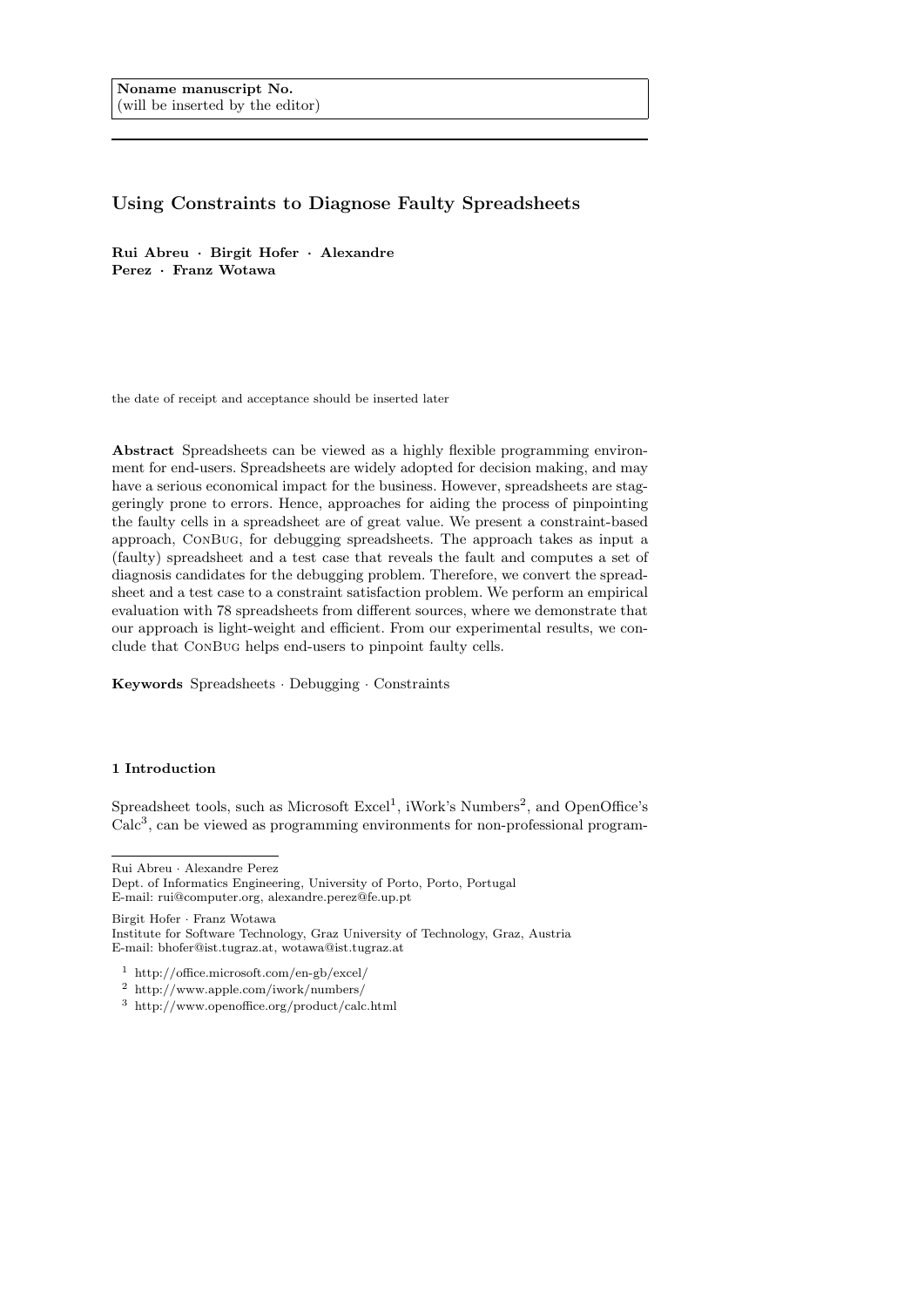mers  $[27]$ . These so-called "end-user" programmers<sup>4</sup> vastly outnumber professional ones: the US Bureau of Labor and Statistics estimates that more than 55 million people use spreadsheets and databases at work on a daily basis [27, 22, 23]. Despite this trend, as a programming language, spreadsheets lack support for abstraction, testing, encapsulation, or structured programming. As a consequence, spreadsheets are error-prone. As a matter of fact, numerous studies have shown that existing spreadsheets contain redundancy and errors at an alarmingly high rate [14, 38]. As an example disastrous financial consequences due to spreadsheet calculating errors, the Board of the West Baraboo Village, USA, found out on December 9, 2011 that they will be paying \$400,0000 more on the estimated total cost for the 10-year borrowing than originally projected<sup>5</sup>.

In the software engineering domain, constraints have been used for various purposes like verification [15], debugging [13, 41], program understanding [40] as well as testing [20,21]. Some of the proposed techniques use constraints to state specification knowledge like pre- and post-conditions. Others use constraints for modeling purposes or extract the constraints directly from the source code.

In this paper, we propose a constraint-based approach for debugging spreadsheets, dubbed ConBug. This paper is an extension of the work published in [7], [8] and [25]. The approach takes as input a spreadsheet and the set of user expectations, and produces as output a set of diagnosis candidates. User expectations express the cells that, according the user, reveal failures on the spreadsheet. Diagnosis candidates are explanations for the misbehavior in user expectations. The main contribution of this paper is the profound explanation of the approach and an extended empirical evaluation using spreadsheets from different sources. This paper extends previous work [7], [8], [25] as follows:

- The description of the ConBug approach has been expanded. In contrast to previous work, we now explain the conversion different types of expressions.
- All algorithms are enhanced by a time complexity and termination analysis.
- The running example to illustrate basic concepts has been improved.
- The modeling of a spreadsheet constraint satisfaction problem with the constraint solver Minion is discussed in detail.
- The empirical evaluation of our approach is extended from 5 to 78 spreadsheets.
- A comparison of ConBug to spectrum-based fault localization is given in the empirical evaluation.

In the remainder of this paper, we make use of a running example to illustrate the basic concepts of ConBug. Despite of being a contrived example, it serves well the purpose of demonstrating how our approach works. Figure 1 shows this example spreadsheet stemming from the EUSES spreadsheet corpus [18]. This spreadsheet is used to calculate the wages of the workers (cells F2:F3) and the total working hours (cell D4). For the sake of clarity, we have reduced the number of columns and rows compared to the original spreadsheet. In this example

<sup>4</sup> We are aware that there exist different types of spreadsheet usage scenarios: quickly written calculations and spreadsheets carefully written for long-term use. The first type often contains careless mistakes that can be easily detected with the help of pattern identification mechanisms that are already implemented in most of the available spreadsheet tools. The second spreadsheet type often contains faults that are difficult to detect and localize. In this paper, we therefore focus on the localization of the latter one.

 $^5\,$  http://www.wiscnews.com/baraboonewsrepublic/news/local/article\_7672b6c6-22d5-11e1-8398-001871e3ce6c.html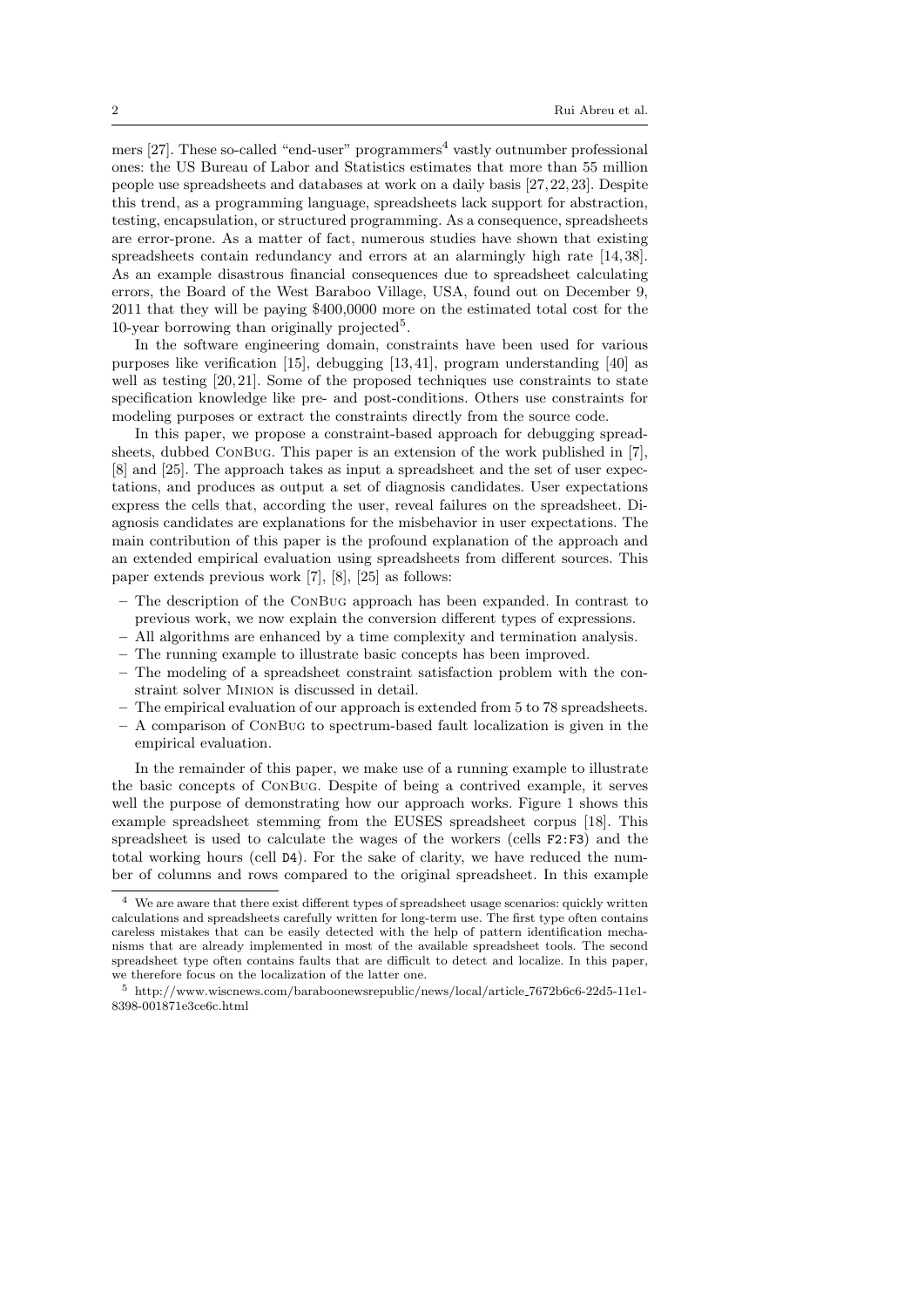|                | $\mathsf{A}$ | B                       |    | D             | E  | F                          |                | $\overline{A}$ | B                      | c                 | D            | Е  | F                |
|----------------|--------------|-------------------------|----|---------------|----|----------------------------|----------------|----------------|------------------------|-------------------|--------------|----|------------------|
|                |              | week 1                  |    |               |    | week 2 Total S/h Gross Pay |                |                | week 1                 | week 2 Total \$/h |              |    | <b>Gross Pay</b> |
|                | Green        | 23                      | 31 | 54            | 15 | \$810                      | $\overline{2}$ | Green          | 23                     | 31                | 23           | 15 | \$345            |
|                | Jones        | 35                      | 34 | 69            | 17 | \$1 173                    | 3              | Jones          | 35                     | 34                | 69           | 17 | \$1 173          |
|                | Total        | 58                      | 65 | 123           |    |                            | 4              | <b>Total</b>   | 58                     | 65                | 92           |    |                  |
|                |              |                         |    |               |    |                            | 5              |                |                        |                   |              |    |                  |
|                |              | (a) Correct spreadsheet |    |               |    |                            |                |                | (b) Faulty spreadsheet |                   |              |    |                  |
|                | A            | B                       |    |               |    | D                          |                | F              | F                      |                   | G            |    |                  |
| 1              |              | week 1                  |    | week 2        |    | Total                      |                | \$/h           | <b>Gross Pay</b>       |                   |              |    |                  |
| $\overline{2}$ | Green        | 23                      |    | 31            |    | $=SUM(B2)$                 | <b>COLOR</b>   |                | $-$                    |                   | Should be    |    |                  |
| 3              | Jones        | 35                      |    | 34            |    | $=SUM(B3+C3)$ 17           |                |                | $=$ D3*E3              |                   | <b>B2:C2</b> |    |                  |
| 4              | <b>Total</b> | $=SUM(B2:B3)$           |    | $=SUM(C2:C3)$ |    | $=SUM(D2:D3)$              |                |                |                        |                   |              |    |                  |

(c) Formula view of Figure 1(b)

Fig. 1 Running example stemming from the EUSES spreadsheet corpus [18]

spreadsheet, users may quickly pinpoint the source of the problems by manually inspecting the formulas, but this spreadsheet serves well to illustrate how our approach works. Figure  $1(a)$  illustrates the correct version of this spreadsheet, Figure 1(b) a faulty variant of the same spreadsheet.

Figure 1(c) shows the formula view of the faulty spreadsheet from Figure 1(b). In this faulty spreadsheet, the computation of the total hours for the worker "Green" (cell D2) is faulty because the programmer of the spreadsheet unintentionally set a wrong area for the SUM formula. This happens for example when a programmer adds a new week but forgets to adapt some calculations. Because of this fault, the wage of the worker "Green" (cell F2) and the total hours (cell D4) compute the wrong values (observed failures). An example of a diagnosis candidate for this concrete example is cell D2 or the cells D4 and F2 together.

The remainder of this paper is organized as follows: Section 2 deals with the basic definitions required in the spreadsheet domain. The spreadsheet debugging problem and the constraint satisfaction problem are stated. Section 3 explains the conversion of a spreadsheet debugging problem into a constraint satisfaction problem. In Section 4, we introduce an algorithm for computing diagnosis candidates given a constraint satisfaction debugging problem. The design and the results of the empirical evaluation are discussed in Section 5. The evaluation comprises single, double and triple faults. In addition, the conversion of spreadsheets into Minion constraints is demonstrated. Section 6 deals with the related work and Section 7 concludes the paper and discusses future work.

### 2 Basic Definitions

The aim of this section is to define the spreadsheet debugging problem. Therefore, we assume a spreadsheet programming language  $\mathcal L$  with syntax and semantics similar to, e.g., Microsoft Excel. In order to be self-contained, we adopt a subset of the definitions of the syntax and semantics for  $\mathcal L$  from [25] to our approach.

A spreadsheet consists of cells. Each cell c has an expression  $\ell(c)$  and a value  $\nu(c)$ . The expression of a cell  $\ell(c)$  can either be empty or an expression written in the language  $\mathcal{L}$ . If no expression is explicitly declared for a cell, the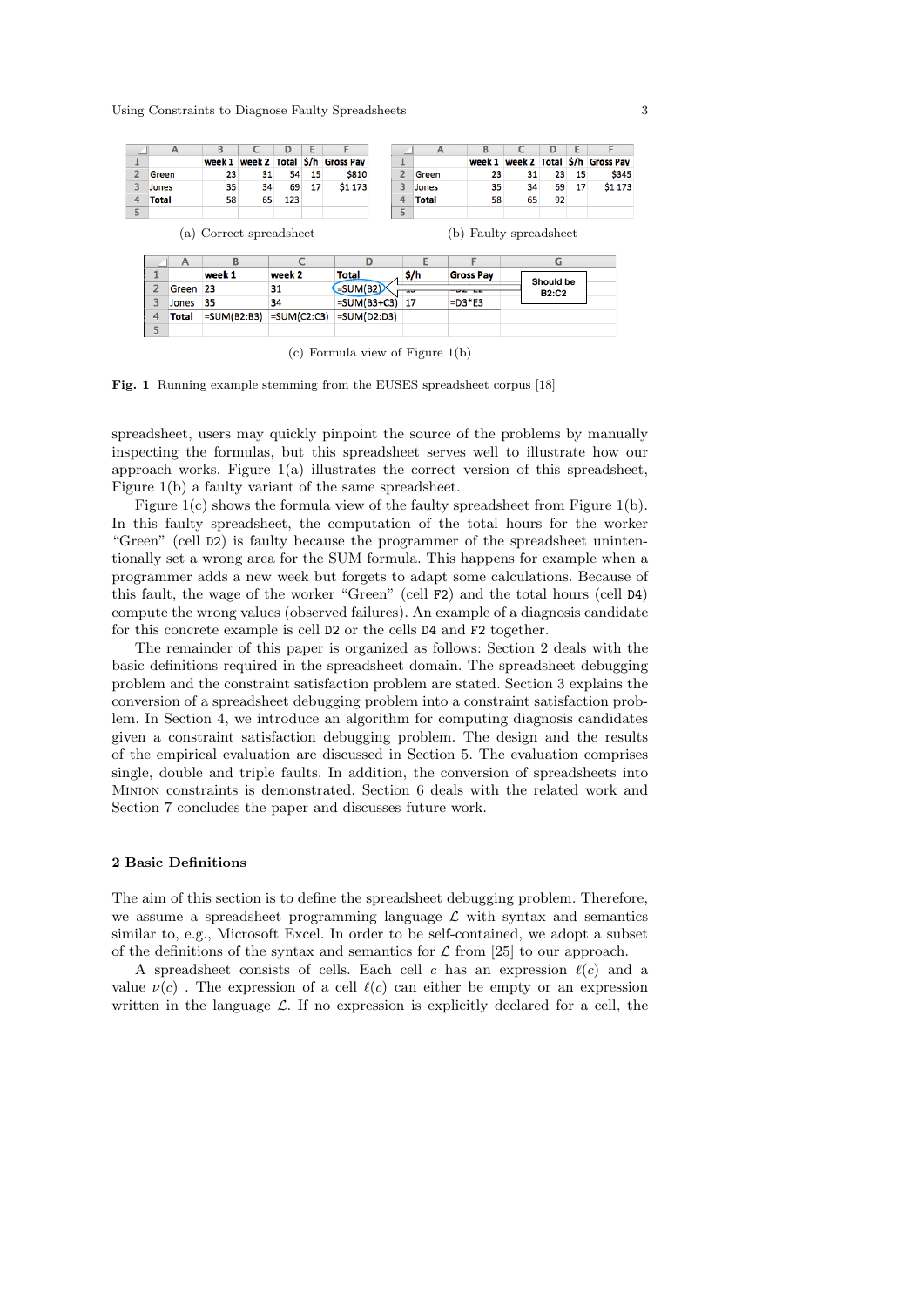function  $\ell$  returns the value 0. The value of a cell c is determined by its expression. It can be either undefined  $\epsilon$ , an error  $\bot$ , or any number, boolean or string value.

Each cell can be accessed by its column and row number. In most spreadsheet languages, the rows are numbered whereas columns have a corresponding letter. For example, A3 denotes the cell at column 1 and row 3. For simplicity, we assume a function  $\varphi$  that maps the cell names from a set CELLS to their corresponding position  $(x, y)$  in the matrix where x represents the column and y the row number. The functions  $\varphi_x$  and  $\varphi_y$  return the column and row number of a cell respectively.

For referencing several cells at once, areas are used. We define areas as follows: Definition 1 An area is a set consisting of all cells that are within the area that

is spanned by the cells  $c_1, c_2 \in \text{CELLS}$ . Formally:

$$
c_1:c_2 \equiv_{def} \left\{ c \in CELLS \middle| \begin{array}{l} \varphi_x(c_1) \leq \varphi_x(c) \leq \varphi_x(c_2) \& \\ \varphi_y(c_1) \leq \varphi_y(c) \leq \varphi_y(c_2) \end{array} \right\} \tag{1}
$$

Obviously, every area is a subset of the set of cells  $(c_1:c_2 \subseteq \text{CELLS})$ .

Below, we introduce the language  $\mathcal L$  for representing expressions that are used to compute values for cells. This language takes the values of cells and constants together with operators and conditionals to compute values for other cells. The language is a functional language, i.e., only one value is computed for a specific cell. Moreover, recursive functions are not allowed.

**Definition 2** (Syntax of  $\mathcal{L}$ ) The syntax of  $\mathcal{L}$  is recursively defined as follows:

- Constants k representing  $\epsilon$ , number, boolean, or string values are elements of  $\mathcal L$  (i.e.,  $k \in \mathcal L$ ).
- All cell names are elements of  $\mathcal{L}$  (i.e., CELLS ⊂  $\mathcal{L}$ ).
- Areas  $c_1$ :  $c_2$  are elements of  $\mathcal{L}$ .
- If  $e_1, e_2, \ldots, e_n$  are elements of the language  $(e_1, e_2, \ldots, e_n \in \mathcal{L})$ , then the following expressions are also elements of  $\mathcal{L}$ :
	- (e<sub>1</sub>) is an element of  $\mathcal{L}$ .
	- If o is an operator  $(o \in \{+, -, *, /, <, =, >\})$ , then  $e_1 \circ e_2$  is an element of  $\mathcal{L}$ .
	- A function call  $f(e_1, \ldots, e_n)$  is an element of  $\mathcal L$  where f denotes functions like IF, SUM, AVG, etc.

The semantics of  $\mathcal L$  is defined by means of an interpretation function  $\llbracket \cdot \rrbracket$  that maps an expression  $e \in \mathcal{L}$  to a value. The value is  $\epsilon$  if no value can be determined or  $\perp$  if a type error occurs. Otherwise it is either a number, a boolean, or a string.

**Definition 3 (Semantics of L)** Let e be an expression from L and  $\nu$  a function mapping cell names to values. We define the semantic of  $\mathcal L$  recursively as follows:

- If e is a constant k, then the constant is given back as result, i.e.,  $\llbracket e \rrbracket = k$ .
- If e denotes a cell name c, then its value is returned, i.e.,  $\llbracket e \rrbracket = v(c)$ .
- If e is of the form  $(e_1)$ , then  $\llbracket e \rrbracket = \llbracket e_1 \rrbracket$ .
- If e is of the form  $e_1$  o  $e_2$ , then its evaluation is defined as follows:
	- If either  $\llbracket e_1 \rrbracket = \bot$  or  $\llbracket e_2 \rrbracket = \bot$ , then  $\llbracket e_1 \circ e_2 \rrbracket = \bot$ .
	- else if either  $[\![e_1]\!] = \epsilon$  or  $[\![e_2]\!] = \epsilon$ , then  $[\![e_1 \ o \ e_2]\!] = \epsilon$ .
	- else if  $o \in \{+, -, *, /, <, =, >\},\$  then

 $\begin{bmatrix} e_1 & o & e_2 \end{bmatrix} = \begin{cases} \begin{bmatrix} e_1 \end{bmatrix} & o & \begin{bmatrix} e_2 \end{bmatrix} \text{ if all sub-expressions evaluate to a number} \\ \perp & \text{otherwise} \end{cases}$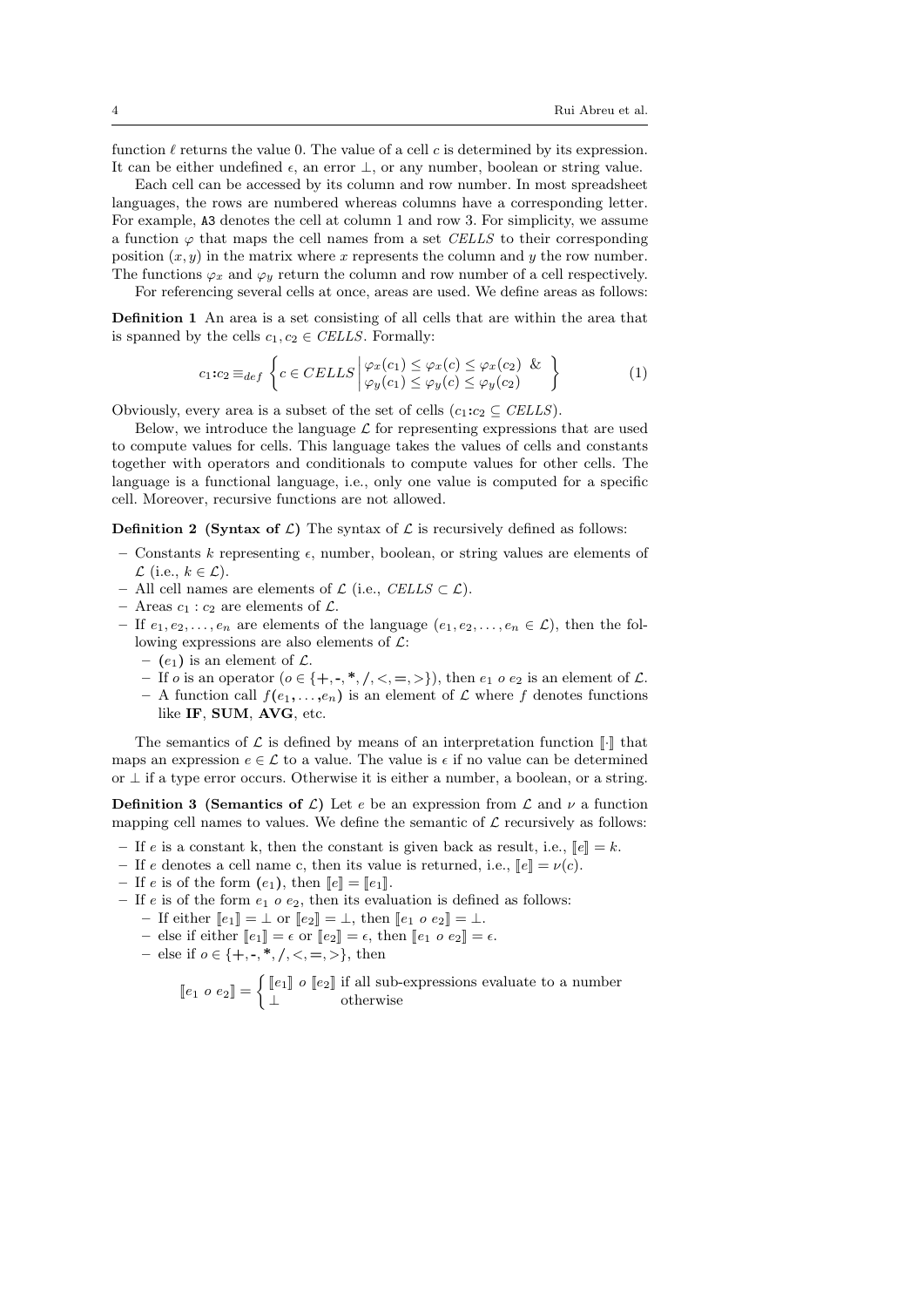- If e is of the form  $f(e_1, \ldots, e_n)$ , then the value returned by the implementation of the function f is returned. Let  $f_I$  be the implementation of the function f. The semantics of the call to a function is defined as follows:  $[[f(e_1, \ldots, e_n)]] = f_I([\![e_1]\!], \ldots, [\![e_n]\!])$ 
	- The return value might be  $\perp$  in case of type errors or mismatches of arguments.

The function  $\rho : \mathcal{L} \mapsto 2^{\text{CELS}}$  returns the set of referenced cells. Formally, we define ρ as follows:

**Definition 4** (The function  $\rho$ ) Let  $e \in \mathcal{L}$  be an expression. We define the referenced cells function  $\rho$  recursively as follows:

- If e is a constant, then  $\rho(e) = \emptyset$ .
- If e is a cell c, then  $\rho(e) = \{c\}.$
- If  $e = (e_1)$ , then  $\rho(e) = \rho(e_1)$ .
- If  $e = e_1 o e_2$ , then  $\rho(e) = \rho(e_1) \cup \rho(e_2)$ .

- If  $e = f(e_1, ..., e_n)$ , then  $\rho(e) = \bigcup_{i=1}^n \rho(e_i)$ .

**Definition 5 (The function CONE)** Given a spreadsheet  $\Pi$  and a cell  $c \in \Pi$ , we define the function cone recursively as follows:

$$
CONF(c) = c \cup \bigcup_{c' \in \rho(c)} \text{cone}(c')
$$
 (2)

**Example 1** The cone for cell D4 from our running example from Figure  $1(c)$  is  $CONF(D4) = \{B2, B3, C3, D2, D3, D4\}.$ 

Having defined the fundamentals of spreadsheets, we are now able to focus on the aspects of debugging spreadsheets. For this, we define the terms direct data dependency, input and output as follows:

**Definition 6 (Direct data dependency)** A cell  $c$  is direct data dependent on another cell c' if and only if the cell c' is referenced in  $\ell(c)$ :

$$
dd(c',c) \Leftrightarrow c' \in \rho(l(c))
$$

**Example 2** For our running example from Figure  $1(c)$ , we have the following direct data dependencies (amongst other data dependencies):  $dd(B2, B4)$  and  $dd(B3, B4)$ .

**Definition 7** (Input/Output cell) An input cell  $c$  is a cell that does not reference another cell  $c'$ , i.e. there exists no direct data dependency from any cell  $c'$  to  $c$ . Conversely, an output cell  $c$  is a cell that is not referenced by another cell  $c'$ , i.e. there exists no direct data dependency from  $c$  to any other cell  $c'$ .

 $Input(\Pi) = \{c | (\nexists dd(c', c) \land \exists cr : CELLS | dd(c, cr))\}$  (3)

$$
Output(\Pi) = \{c | \nexists dd(c, c')\} \tag{4}
$$

Example 3 According to the formula view from our running example (see Figure  $1(c)$ ), we have six input cells ( $B2: C3$  and  $E2: E3$ ) and five output cells ( $B4: D4$  and  $F2: F3$ ). For the sake of clarity, we do not consider cells containing strings in this example.

For defining test cases, we introduce environments: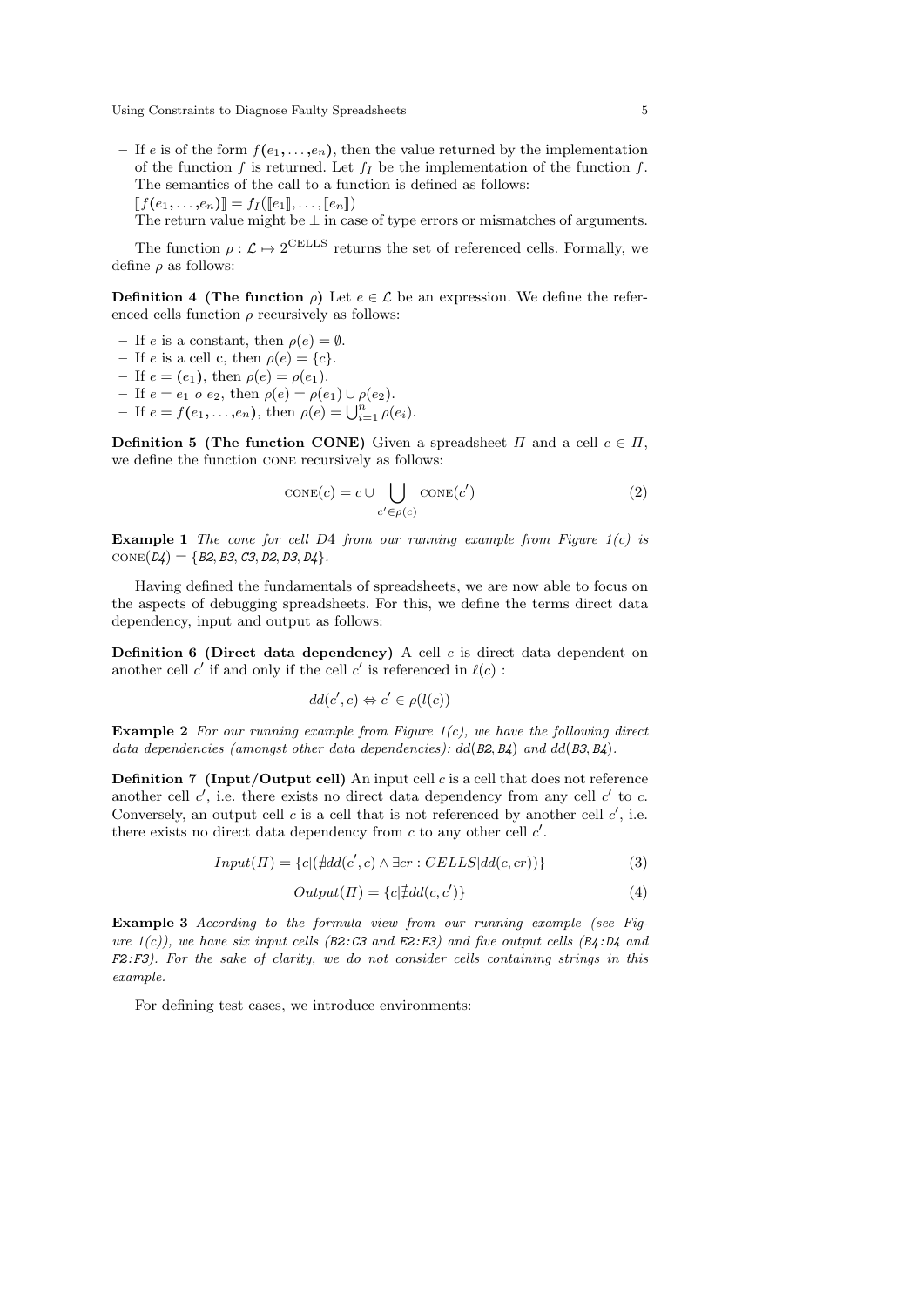**Definition 8 (Environment)** An environment is a set of pairs  $(x, v)$  where x is a cell and  $v$  its value. In an environment there is only one pair for a cell.

With the definition of input and output cells and environments, we are able to define the terms test case and failing test case as follows:

**Definition 9 (Test case)** A test case for a spreadsheet  $\Pi \in \mathcal{L}$  is a tuple  $(I, O)$ where I is the input environment specifying the values of all input cells used in  $\Pi$ , and O the output environment defining the expected output values (not necessarily specifying values for all output cells). An output cell for which no value is specified in O can have an arbitrary value.

Example 4 For example, a test case for the spreadsheet from Figure 1 is

 $I_{\Pi}$ : {B2 = 23; C2 = 31; B3 = 35; C3 = 34; E2 = 15; E3 = 17}, and

 $O_{\Pi}$ : {F2 = 810; F3 = 1173; B4 = 58; C4 = 65; D4 = 123}.

Definition 10 (Failing test case) A test case is failing if there exists at least one output cell which calculated value differs from the expected value.

**Example 5** For the spreadsheet from Figure  $1(c)$  the test case given in Example 4 is a failing test case because the computed output for the cells  $D4$  ( $D4 = 92$ ) and E2  $(E2 = 345)$  differ from the expected output  $(D4 = 123; E2 = 810)$ .

From the definition of failing test cases, we derive the definition of passing test cases as follows:

$$
\neg(\Pi \text{ fails test case}(I, O)) \Leftrightarrow \Pi \text{ passes test case}(I, O) \tag{5}
$$

With these definitions, we are able to state the spreadsheet debugging problem:

Definition 11 (Spreadsheet debugging problem) Let  $\Pi \in \mathcal{L}$  be a spreadsheet and T a failing test case of  $\Pi$ , then  $(\Pi, T)$  is a debugging problem.

A solution to the debugging problem is the identification of parts of the spreadsheet (set of cells) responsible for the detected misbehavior. We call such a set of cells an explanation. We have defined the debugging problem as a fault localization problem. Therefore, ConBug is designed as an approach to pinpoint certain cells of the spreadsheet. However, ConBug does not make suggestions how to change these cells so that the spreadsheet  $\Pi$  passes all test cases.

Many approaches are capable of returning explanations including [32,6, 9, 39, 28] and [13, 42] among others. These approaches are designed for hardware description languages and imperative programming languages. Most of them focus on the fault localization process. Weimer et al. [39] propose an approach that delivers suggestions how to change a program in order to correct a fault. In this paper, we follow the debugging approach based on constraints, i.e., [13,42]. In particular, the approach makes use of the program's constraint representation to compute possible fault candidates. Therefore, debugging is reduced to solving the corresponding constraint satisfaction problem (CSP).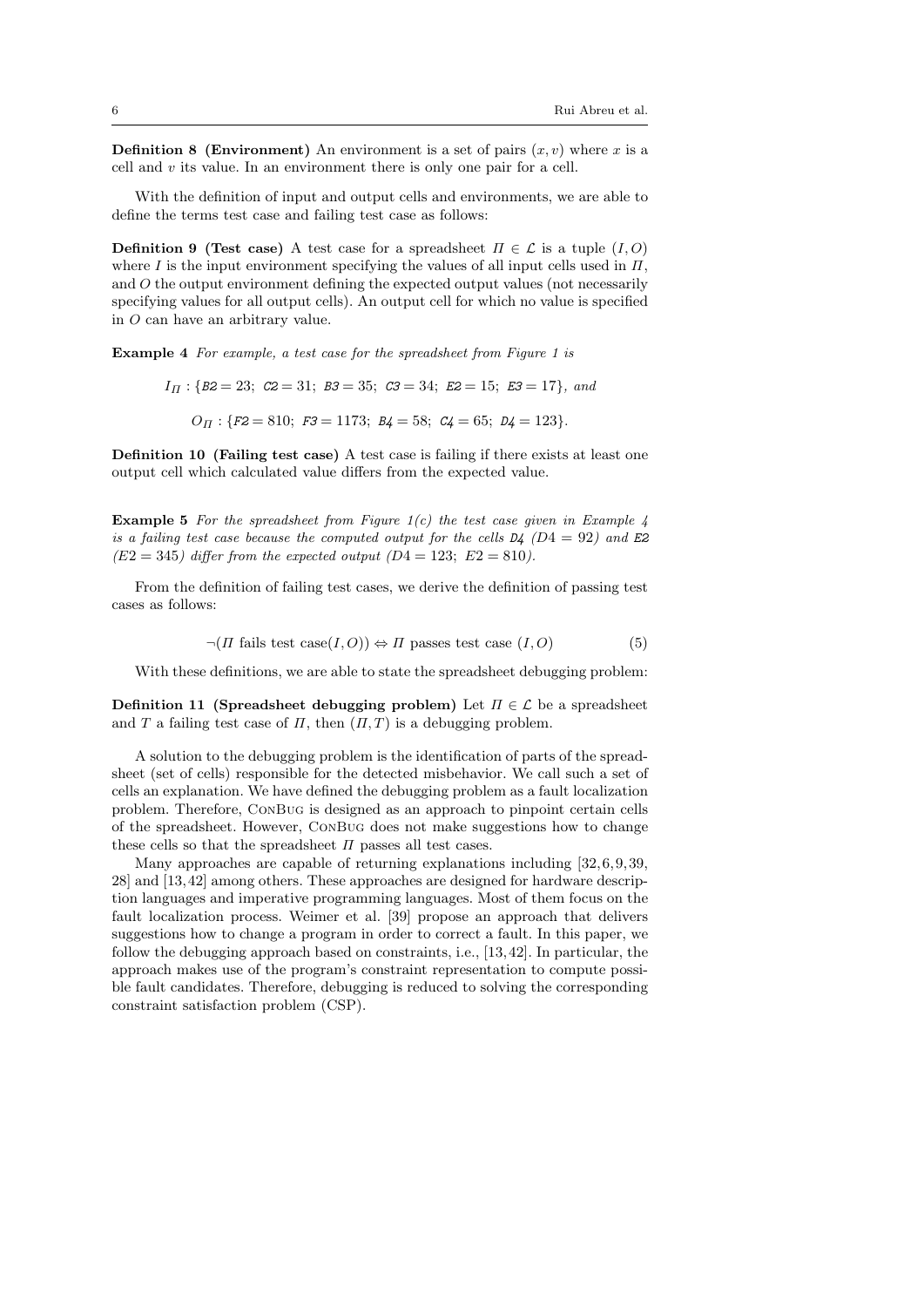Definition 12 (Constraint Satisfaction Problem (CSP)) A constraint satisfaction problem is a tuple  $(V, D, CON)$  where V is a set of variables defined over a set of domains D connected to each other by a set of arithmetic and boolean relations, called constraints CON. A solution for a CSP represents a valid instantiation of the variables V with values from D such that none of the constraints from CON is violated.

The variables used in a CSP are not necessarily cells used in a spreadsheet. We discuss the representation of spreadsheets as a CSP in the next section.

### 3 CSP representation of spreadsheets

In order to solve the previously stated debugging problem, we have to convert spreadsheets into constraints. There exist some differences between the conversion of ordinary sequential programs and the conversion of spreadsheets: In [42, 30], the authors introduce the conversion based on three steps: (1) removing loops, (2) providing a static single assignment form and (3) final compilation to constraints. In the domain of spreadsheets, there are (in almost all practical cases) no loops and every cell can only be defined once. Hence, there is no need for loop removal and the static single assignment form.

The basic idea of the conversion of the content of a spreadsheet into constraints is to use equations instead of assignments. The advantage of using equations instead of assignments is the directions of calculations: Assignments allow to deduce from the input to the output, but not vice versa. In contrast, equations allow to derive conclusions in both directions.

**Example 6** The cell F3 from our running example from Figure  $1(c)$  contains the expression  $\ell(F3) = D3 * E3$ . Instead of using an assignment form  $(F3 = D3 * E3)$ , we use an equation:  $F3 == D3 * E3$ . This allows to deduce from the value of F3 to the value of D3 or E3.

Algorithm ConvertExpression (Algorithm 1) illustrates the conversion. A constant or cell is represented by itself (Lines 1 to 3). Expressions in parentheses are converted by converting the expressions without the parentheses (Lines 4 to 7). For an expression of the form  $e_1$  o  $e_2$ , we convert  $e_1$  and  $e_2$  separately into constraints, and assign a new intermediate variable for each converted sub-expression (Lines 8 to 14). Therefore, an expression  $e \in \mathcal{L}$  might be translated into several constraints. Representative for the functions  $f$ , we demonstrate the conversion of the functions IF, SUM, and AND:

- Let  $\psi(cond, e_1, e_2, result)$  be a constraint that ensures the relationship of  $cond, e_1, e_2$  and result as follows: If cond is true, result must be equal to the value of  $e_1$ . Otherwise result must be equal to the value of  $e_2$  (Lines 15 to 21).
- Let  $SUM(c_1...c_2, result)$  be a constraint that ensures that the sum of the values contained in the area  $c_1:c_2$  is equal to the value of result (Lines 22 to 25).
- Let  $AND(c_1...c_2, result)$  be a constraint that ensures that result = true if all  $c_n$  are true otherwise  $result = false$  (Lines 26 to 29).

The other functions can be straightforwardly converted making use of appropriate equations and other constraints.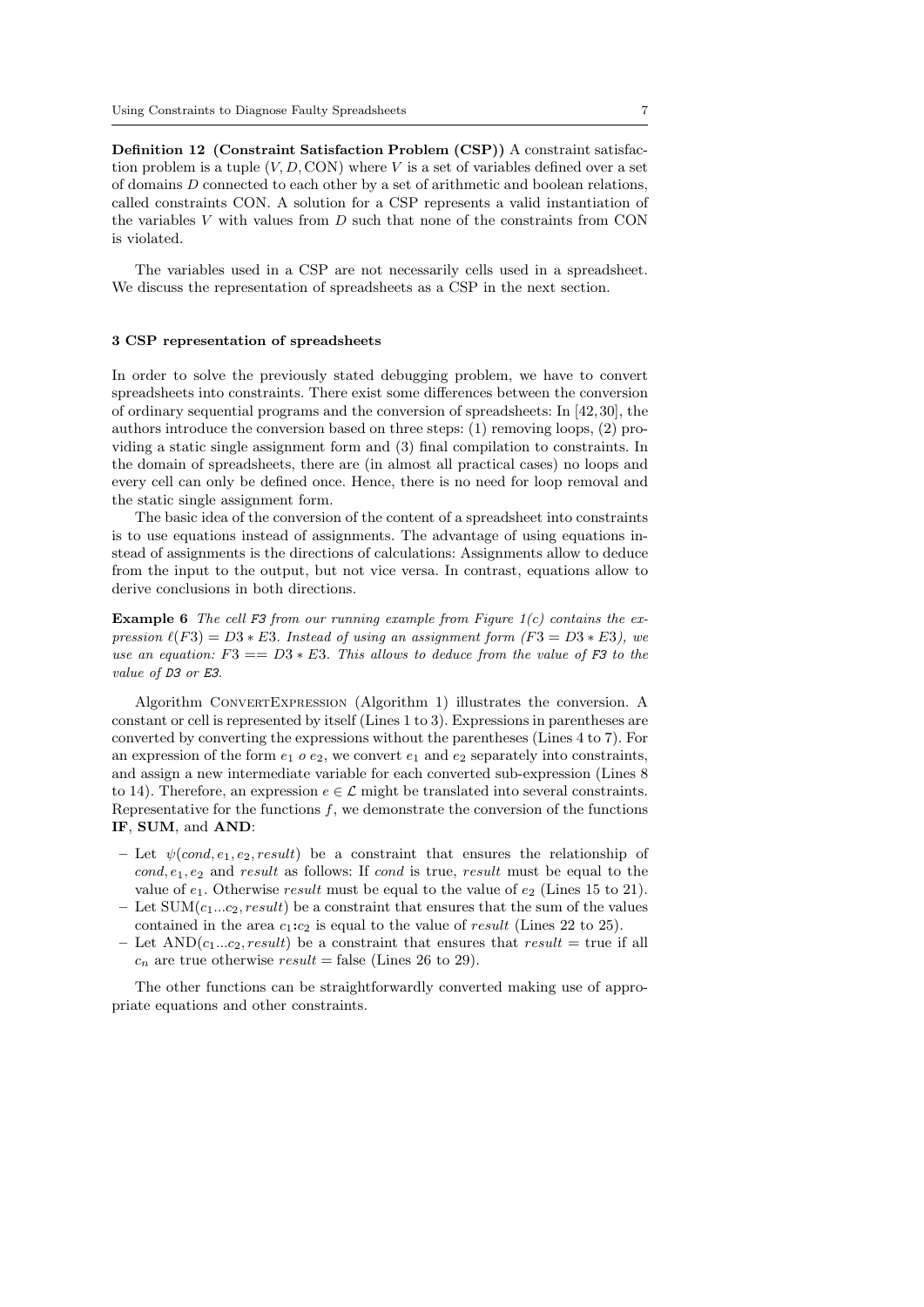## Algorithm 1 CONVERTEXPRESSION **Require:** Expression  $e \in \mathcal{L}$ Ensure: [CON, var] with CON as a set of constraints, and var as the name of an auxiliary variable, a cell name or a constant 1: if e is a cell name or constant then 2: return  $[\emptyset, e]$ 3: end if 4: if  $e$  is of the form  $(e)$  then 5: Let  $[CON, aux] = CONVERTEXPRESSION(e)$ 6: return [CON, aux] 7: end if 8: if  $e$  is of the form  $e_1$   $o$   $e_2$  then 9: Let  $[CON_1, aux_1] = CONVERTEXPRESSION(e_1)$ <br>10: Let  $[CON_2, aux_2] = CONVERTEXPRESSION(e_2)$ 10: Let  $[CON_2, aux_2] = CONVERTEXPRESSION(e_2)$ <br>11: Generate a new variable *result* Generate a new variable result 12: Create a new constraint CON accordingly to the given operator o, which defines the relationship between  $aux_1$ ,  $aux_2$ , and result 13: return  $[CON_1 \cup CON_2 \cup CON, result]$ 14: end if 15: if e is of the form  $if(e_1; e_2; e_3)$  then<br>16: Let  $[CON_1, aux_1] = CONVERTEXP$ 16: Let  $[CON_1, aux_1] = CONVERTEXPRESSION(e_1)$ <br>17: Let  $[CON_2, aux_2] = CONVERTEXPRESSION(e_2)$ Let  $[CON_2, aux_2] = CONVERTEXPRESSION(e_2)$ 18: Let  $[CON_3, aux_3] = CONVERTEXPRESSION(e_3)$ <br>19: Generate a new variable *result* Generate a new variable  $result$ 20: return  $[CON_1 \cup CON_2 \cup CON_3 \cup \Psi(aux_1, aux_2, aux_3, result), result]$ 21: end if 22: if e is of the form  $sum(c_1:c_2)$  then 23: Generate a new variable result 24: return  $[SUM(c_1...c_2, result), result]$ 25: end if 26: if e is of the form and  $(c_1:c_2)$  or and  $(c_1,\ldots,c_2)$  then 27: Generate a new variable result 28: return  $[AND(c_1...c_2, result), result]$  $29$ : end if

For encoding of the debugging problem, we introduce a special boolean variable  $AB(c)$  for a cell c, that represents the 'health' status of the cell c: either the formula in c is correct or  $AB(c) = true$ . More formally:

## $AB(c) \vee con_c$

assuming  $con_c$  is the constraint encoding of the content stored in cell c in the constraint programing language.

Algorithm ConvertSpreadsheet (Algorithm 2) illustrates the conversion of a Spreadsheet  $\Pi$  into a set of constraints. CONVERTSPREADSHEET takes a spreadsheet as input and returns a set of constraints as output. For all cells contained in  $\Pi$  the formulae are recursively converted into constraints using the function ConvertExpression (Algorithm 1). The returned variable of ConvertExpression is set equal to the current cell and connected to the abnormal variable  $AB(c)$ through a logical or. Finally, the algorithm returns all created constraints.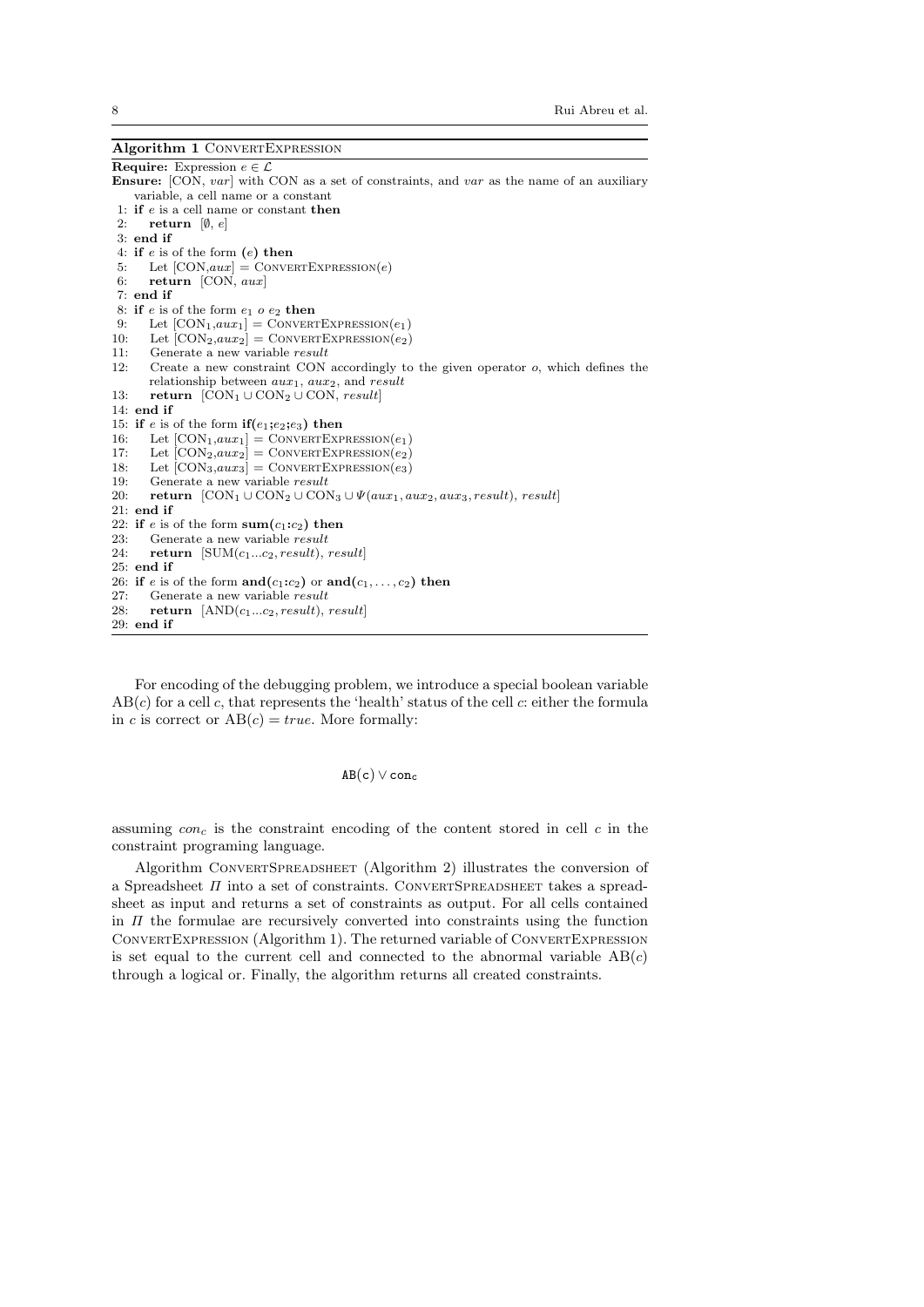Algorithm 2 CONVERTSPREADSHEET

Require: Spreadsheet Π **Ensure:** Set of constraints  $\text{CON}_\Pi$  representing the spreadsheet  $\Pi$ 1: Let  $\mathop{\rm CON}\nolimits_H$  be an empty set 2: for cell  $c \in \Pi$  do 3: if c is a formula cell then 4:  $[con_1, aux] = CONVERTEXPRESSION(\ell(c))$ <br>5:  $con_c = EQUAL(c, aux)$ 5:  $con_c = \text{EQUAL}(c, aux)$ <br>6:  $\text{CON}_{\Pi} = \text{CON}_{\Pi} \cup con$ 6:  $\text{CON}_\Pi = \text{CON}_\Pi \cup \text{con}_1 \cup (AB_c \vee \text{con}_c)$ <br>7: end if end if 8: end for 9: return  $\text{CON}_\Pi$ 

**Example 7** When applying Algorithm 2 to our running example from Figure 1(c), we obtain the following constraints:

$$
CON_{II} = \{ \text{ SUM}(B2, B3, result_1) \newline \text{AB}_{B4} \vee \text{EQUAL}(B4, result_1) \newline \text{SUM}(C2, C3, result_2) \newline \text{AB}_{C4} \vee \text{EQUAL}(C4, result_2) \newline \text{SUM}(B2, result_3) \newline \text{AB}_{D2} \vee \text{EQUAL}(D2, result_3) \newline \text{SUM}(B3, C3, result_4) \newline \text{AB}_{D3} \vee \text{EQUAL}(D3, result_4) \newline \text{SUM}(D2, D3, result_5) \newline \text{AB}_{D4} \vee \text{EQUAL}(D4, result_5) \newline \text{MD}_{T}(D2, E2, result_6) \newline \text{AB}_{F2} \vee \text{EQUAL}(F2, result_6) \newline \text{MULT}(D3, E3, result_7) \newline \text{AB}_{F3} \vee \text{EQUAL}(F3, result_7) \}
$$

The CSP representation of a program  $\Pi$  is given by the tuple  $(V_{\Pi}, D, \text{CON}_{\Pi})$ .  $V_{II}$  represents all non-empty cells of a program  $II$  and all auxiliary variables created when calling the function ConvertExpression. The variables are defined over the domains  $D = \{Integer, Boolean\}^6$ .

**Example 8** The CSP representation of our running example from Figure  $1(c)$  consists of  $CON_{\Pi}$  from Example 7 enhanced by the used variables  $V_{\Pi}$  and their domains D:

$$
V_{II} = \{ AB_{B4}, AB_{C4}, AB_{D2}, AB_{D3}, AB_{D4}, AB_{F2}, AB_{F3}
$$
  
\n
$$
B2, B3, B4, C2, C3, C4, D2, D3, D4, E2, E3, F2, F3
$$
  
\n
$$
result_1, result_2, result_3, result_4, result_5, result_6, result_7\}
$$
  
\n
$$
D = \{ AB_{B4}, AB_{C4}, AB_{D2}, AB_{D3}, AB_{D4}, AB_{F2}, AB_{F3} : BOOUEAN
$$
  
\n
$$
B2, B3, B4, C2, C3, C4, D2, D3, D4, E2, E3, F2, F3 : INTEGER
$$
  
\n
$$
result_1, result_2, result_3, result_4, result_5, result_6, result_7 : INTEGER\}.
$$

The time complexity of Algorithm 2 is  $O(|\Pi| * |e|)$  where  $|\Pi|$  is the number of cells in the spreadsheet and |e| the maximum size of the expressions used in

<sup>&</sup>lt;sup>6</sup> In principle, other domains like Real numbers are possible. For the sake of clarity, we restrict the domains to Integer and Boolean in this paper. This is not a general limitation of the approach.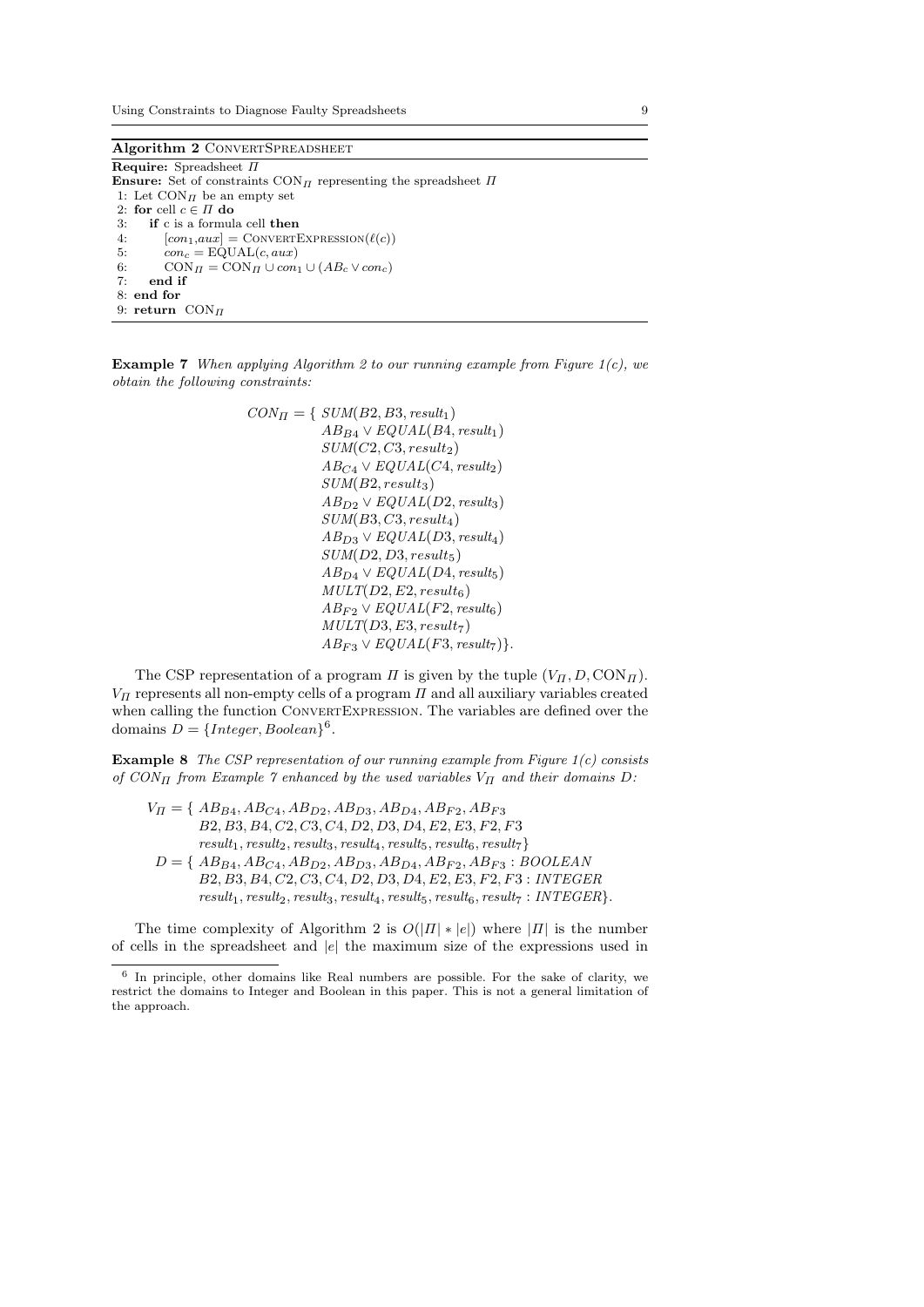the cells. This expression size corresponds to the number of operators, constants, and references in the expression. The Algorithm once iterates over all cells (i.e.,  $|II|$  cells) and invokes Algorithm 1 for each cell. The complexity of the conversion of an expression depends on the complexity of the expression itself. Therefore, the complexity of Algorithm 1 is  $O(|e|)$ . In theory, expressions can be arbitrary deeply nested and they can have an arbitrary number of subexpressions. However, in practice the nesting of formulas are limited. Moreover, for every spreadsheet there is a maximum expression size. Algorithms 1 and 2 clearly terminate since spreadsheets consist of a finite number of cells and expressions consist of a finite number of sub-expressions.

## 4 Debugging

Debugging of a spreadsheet requires the existence of a failing test case. Therefore, we need a set of constraints encoding a failing test case  $(I, O)$ : For all  $(x, v) \in I$ the constraint  $\text{EQUAL}(x, v)$  is added to the constraint system. For all  $(y, w) \in O$ the constraint  $\text{EQUAL}(y, w)$  is added. Let  $\text{CON}_{TC}$  denote the constraints resulted from converting the given test case. Then, the CSP corresponding to the debugging problem of a spreadsheet  $\Pi$  is now represented by the tuple

$$
(V_{\Pi}, D, \text{CON}_{\Pi} \cup \text{CON}_{TC}).
$$

For convenience, we assume a function CONVERTTEST that implements the conversion of the failing test case into constraints: CONVERTTEST takes the failing test case as input and returns a set of constraints as output.

Example 9 For our running example from Figure 1 and the test case from Example 4, the function CONVERTTEST returns the following constraints:

$$
CON_{TC} = EQUAL(B2, 23)
$$
  
\n
$$
EQUAL(C2, 31)
$$
  
\n
$$
EQUAL(B3, 35)
$$
  
\n
$$
EQUAL(C3, 34)
$$
  
\n
$$
EQUAL(E2, 15)
$$
  
\n
$$
EQUAL(E3, 17)
$$
  
\n
$$
EQUAL(F2, 810)
$$
  
\n
$$
EQUAL(F3, 1173)
$$
  
\n
$$
EQUAL(B4, 58)
$$
  
\n
$$
EQUAL(C4, 65)
$$
  
\n
$$
EQUAL(D4, 123)
$$
.

Algorithm ConBug (Algorithm 3) illustrates the debugging process. This algorithm consists of three main phases: The first phase comprises the conversion of a spreadsheet  $\Pi \in \mathcal{L}$  into the corresponding set of constraints (Line 6). Instead of converting the whole spreadsheet, only those cells are converted that are part of a cone of any cell indicated in the test case. The second phase is the conversion of the failing test case into the corresponding set of constraints (Line 7).

The third phase comprises the computation of diagnosis candidates, i.e., cells of the spreadsheet that might cause the revealed misbehavior (Lines 9 to 17).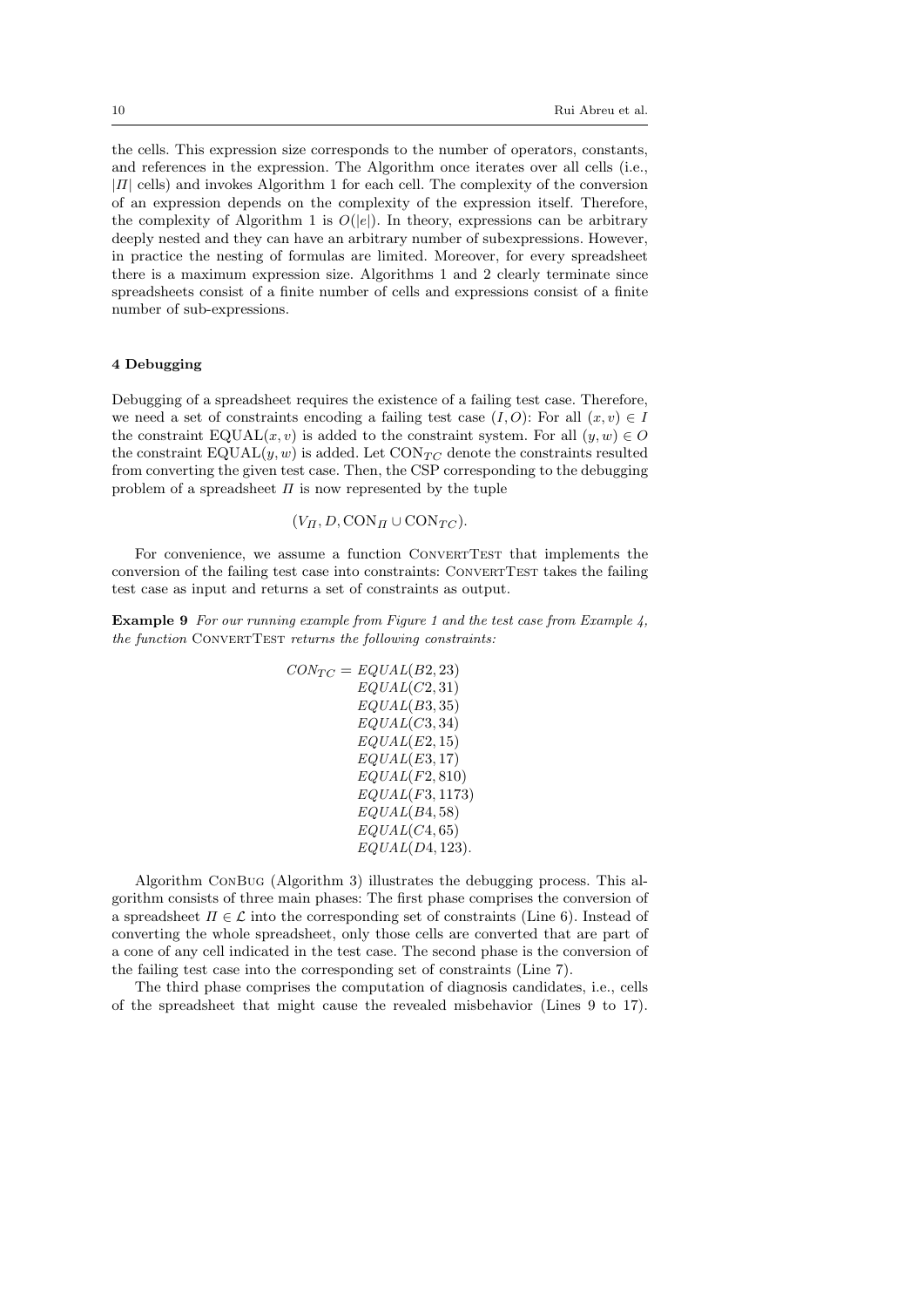Using Constraints to Diagnose Faulty Spreadsheets 11

Algorithm 3 Algorithm ConBug **Require:** A spreadsheet  $\Pi$  and a failing test case  $T$ Ensure: Diagnostic Report D 1:  $D \leftarrow \emptyset$ 2: cones  $\leftarrow \emptyset$ 3: for all cell  $c \in T$  do 4: cones = cones  $\cup$  CONE $(c)$ 5: end for 6:  $CON_{\Pi} \leftarrow CONVERTSPREADSHEET(cones)$ 7:  $CONF_C \leftarrow ConvERTEST(T)$  $8: i \leftarrow 1$ 9: while  $i \leq |H|$  do 10:  $CON_{AB} = \{COUNT(AB, i)\}$ <br>11:  $D \leftarrow \text{ConstrainTSOLVER}(CC)$ 11:  $D \leftarrow \text{CONTRAINTSOLVER}(\text{CON}_H \cup \text{CON}_{TC} \cup \text{CON}_{AB})$ <br>12: if  $D \neq \emptyset$  then if  $D \neq \emptyset$  then 13:  $return D$ <br>14:  $else$ 14: else<br>
15:  $i$  $i \leftarrow i + 1$ 16: end if 17: end while 18: return D

Therefore, the algorithm calls a constraint solver using the constraints  $\text{CON}_{\Pi}$ ,  $\text{CON}_{TC}$  and  $\text{CON}_{AB}$ . The set of constraint  $\text{CON}_{AB}$  is responsible for allowing only a certain number of abnormal variables  $AB<sub>c</sub>$  to be true. Therefore, we assume that the constraint solver offers a constraint COUNT(AB, result) that ensures that the number of variables of the type AB with true as value is equal to the value of result. The constraint solver returns all possible combinations of values of the abnormal variables  $AB_c$  so that the constraints  $\text{CON}_{II}$ ,  $\text{CON}_{TC}$  and  $\text{CON}_{AB}$  are not violated. The size (cardinality) of a solution corresponds to the size of the bug, i.e., the number of cells that must be changed in order to correct the fault. We assume that single cell bugs are more likely than bugs comprising more cells. Hence, we ask the constraint solver for smaller solutions first. If no solution of a particular size is found, the algorithm increases the size of the solutions to be searched for. This is done until either a solution is found or the maximum size of a bug, which is equivalent to the number of formula cells in  $\Pi$ , is reached.

Example 10 Applying Algorithm 3 to the spreadsheet Π from Figure 1 and the test case from Example 4 works as follows: First, we compute the cones for the output variables  $(Cone(B4) = {B2, B3, B4}$ ,  $Cone(C4) =$  $\{C2, C3, C4\}, \quad \text{Cone}(D4) = \{B2, B3, C3, D2, D3, D4\}, \quad \text{Cone}(F2) =$  ${B2, D2, E2, F2}, \text{Cone}(F3) = {B3, C3, D3, E3, F3}$  and the set of all con $tained \quad cells \quad (cones \quad = \quad \{B2, B3, B4, C2, C3, C4, D2, D3, D4, E2, E3, E4, F2, F3\}).$ Afterwards, we create the set of constraints  $CON_{\Pi}$ ,  $CON_{\Pi}$ ,  $CON_{\Pi}$  containing the constraint  $SUM(AB_{B4}, AB_{C4}, AB_{D2}, AB_{D3}, AB_{D4}, AB_{F2}, AB_{F3}, 1)^7$ . The last mentioned constraint ensures that the solver returns single fault explanations first. Subsequently, the solver is called with these constraints. In case of our running example, the solver returns a single fault explanation, i.e.  $D = \{AB_{D2}\}\$ . Therefore, the algorithm has found a solution and terminates.

<sup>7</sup> Boolean values are interpreted as 1 if set to true. Otherwise they are interpreted as 0.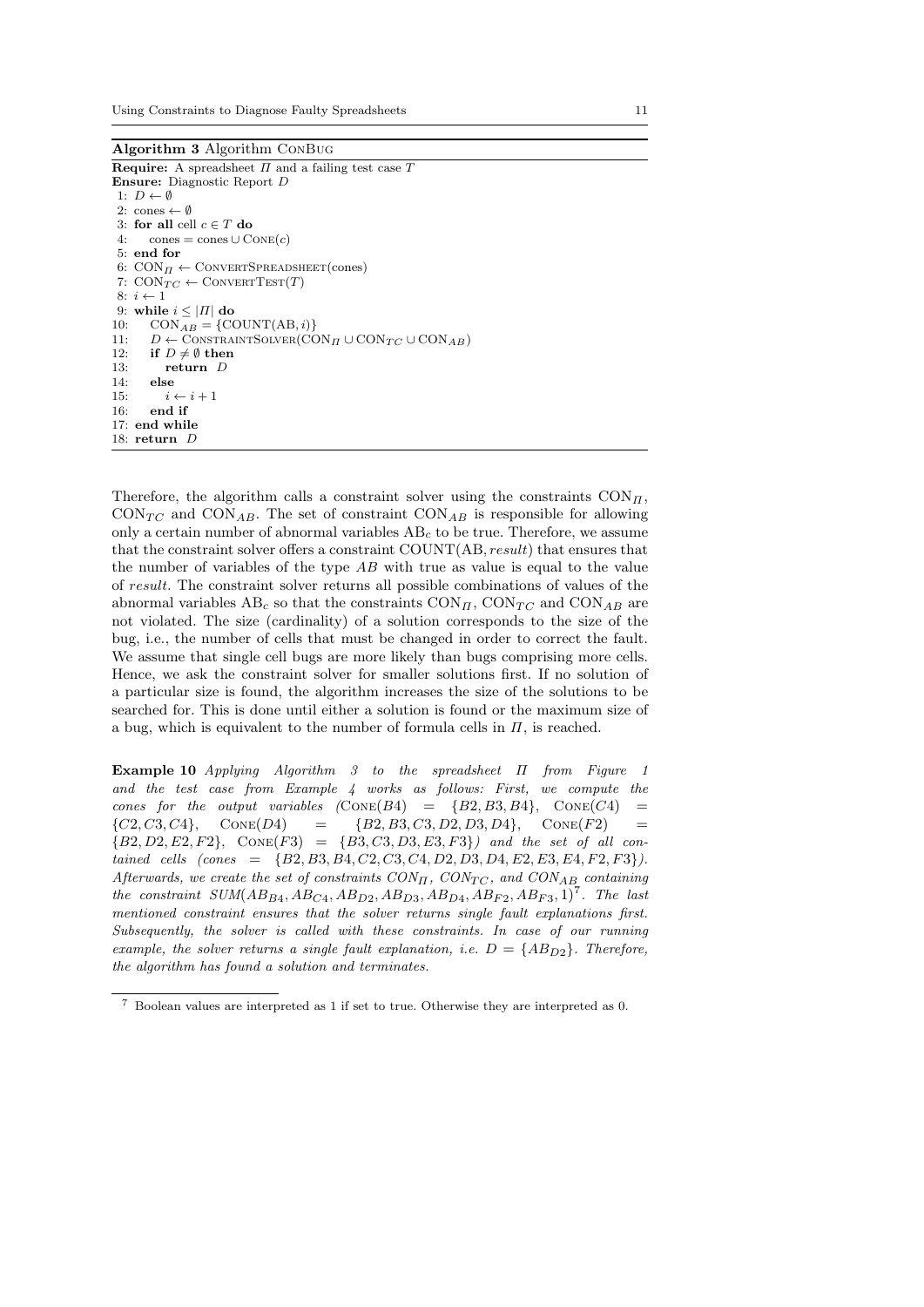Algorithm 3 has a worst-case time complexity of  $O(|\Pi| \cdot 2^{|\Pi| \cdot |\epsilon|})$ . The computation of the cones (Lines 3 to 5) requires  $O(\Pi^2)$  time as a cone requires computation of all referenced cells - which could be  $|II|$  cones in the worst case. The spreadsheet can be converted (Line 6) in  $O(|\Pi| * |e|)$  time (as explained in Section 3). The test case can be converted (Line 7) in  $O(|\Pi|)$  time since the number of cells in the test case must be less than |Π|. The creation of one set of constraints  $CON_{AB}$  (Line 10) requires  $O(|\Pi|)$  since there exist at most  $|\Pi|$  abnormal variables. However, it is well known that constraint solving is NP-complete. Therefore, this part of the algorithm is the one that has the greatest impact on the worst-case complexity. Calling a constraint solver with  $O(|\Pi|\cdot|e|)$  variables (Line 11) requires  $O(2^{|\Pi|\cdot|e|})$ time in order to find a satisfiable value assignment. Since the constraint solver call is in a loop, we finally obtain the worst-case time complexity of  $O(|\Pi| \cdot 2^{|\Pi| \cdot |e|})$  for our algorithm. It is worth noting that in practice constraint solving is much faster and depends heavily of the structure of the constraint satisfaction problem. For example, if the constraint satisfaction problem is acyclic a solution can be provided in polynomial time. Moreover, in the debugging domain someone is mainly interested in finding single, double or triple faults at most. Hence, the loop from Line 9 to 17 can be neglected.

Algorithm 3 terminates if the spreadsheet does not contain any circular references<sup>8</sup>. Otherwise the computation of the cones (Line 3) could result in an endless loop. The loop from Line 3 to 5 termitates since the number of cells in a test case must be finite. The loop from Line 9 to 17 terminates since  $i$  is increased in every iteration and the number of cells in a spreadsheet must be finite. Another prerequisite for the termination of the algorithm is that the constraint solver terminates.

### 5 Empirical Evaluation

In this section, we evaluate ConBug by means of a spreadsheet corpus. This evaluation has three goals: (1) to empirically analyze the runtime behavior of ConBug, (2) to show the reduction that can be achieved when using ConBug, and (3) to compare ConBug with another spreadsheet fault localization approach. This section consists of three major parts: First, the solver used in this evaluation is presented. Afterwards, the used spreadsheet corpus is introduced. Finally, we evaluate ConBug with respect to runtime and reduction quality.

#### 5.1 The used constraint solver

We developed a prototype for performing the empirical evaluation. This prototype uses Minion [19] as constraint solver. Minion is an out of the box, open source constraint solver and offers support for almost all arithmetic, relational, and logic operators such as multiplication, division, less, and equality over integers. For example, the multiplication  $x * y = z$  is represented by product(x,y,z).

Unlike other constraint solvers, Minion does not have to perform an intermediate transformation of the input constraint system. This allows for performance gains. As a trade off, the syntax of Minion requires a small overhead in modeling

<sup>8</sup> Known as iterative calculations; see http://office.microsoft.com/en-us/excel-help/ remove-or-allow-a-circular-reference-HP010066243.aspx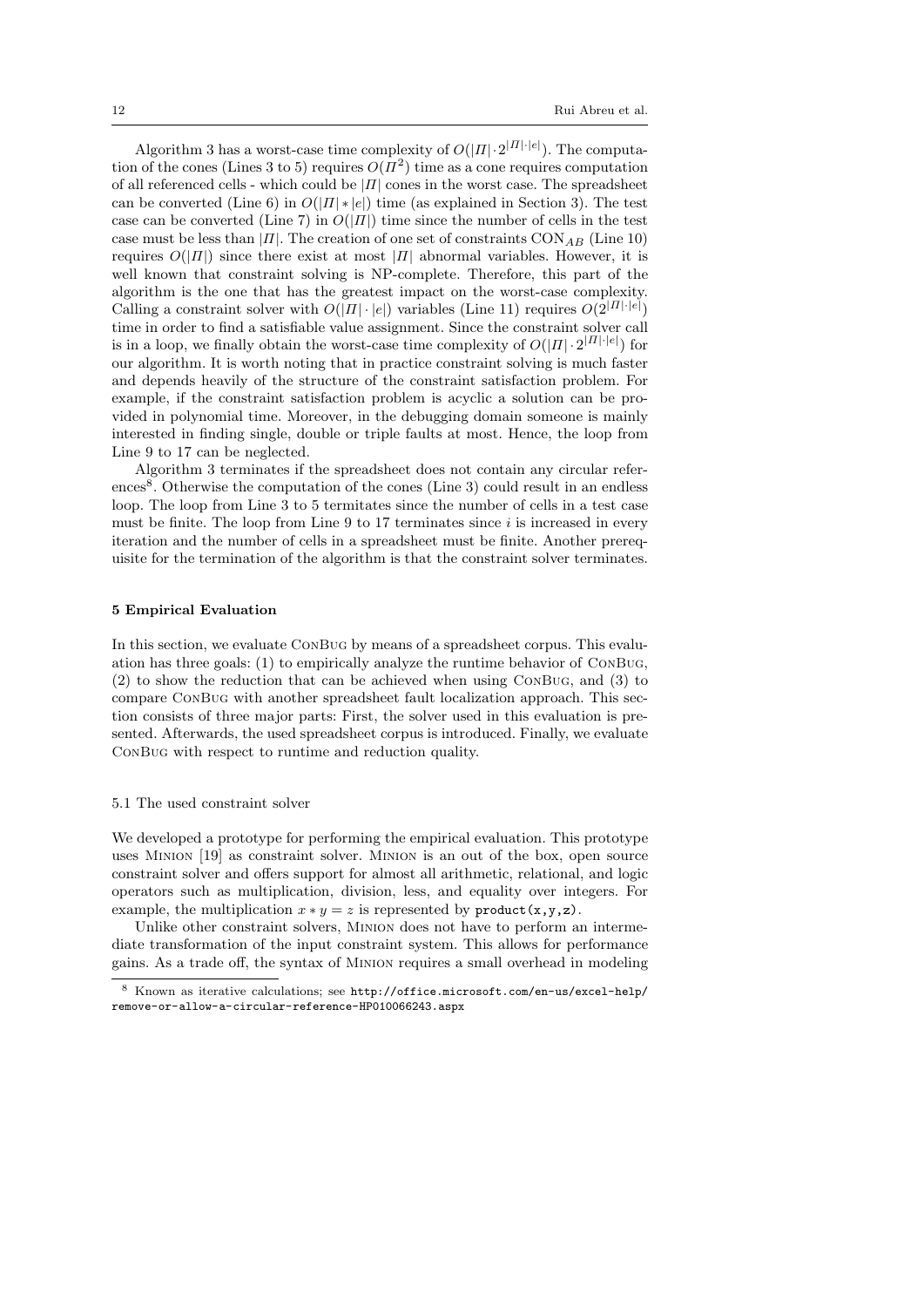the constraints compared to other constraint solvers: complex constraints have to be split into two or more simpler constraints.

Minion does not directly offer constraints for representing additions and subtractions. Therefore, we use the two relations sumleq( $[x,y]$ , $z$ ) and sumgeq([x,y],z) (stating  $x + y \leq z$  and  $x + y \geq z$ , respectively) for modeling the sum  $x + y = z$  and the relations weightedsumleq([x,y],[1,-1],z) and weightedsumgeq( $[x,y]$ , $[1,-1]$ ,z) for modeling the subtraction  $x - y = z$ . The operator weightedsumleq(cv,v,z) ensures that  $cv \cdot v \leq z$ , where  $cv \cdot v$  is the scalar dot product of cv and v, and weighted sumleq(cv,v,z) ensures that  $cv \cdot v \geq z$ , where  $cv \cdot v$  is the scalar dot product of cv and v. We demonstrate this modeling overhead by means of a small example.

Example 11 The expression  $A1 + B2 - C2$  is converted to the following MINION code:

```
MINION 3
**VARIABLES**
DISCRETE A1{-2000..5000}
DISCRETE B2{-2000..5000}
DISCRETE C2{-2000..5000}
DISCRETE aux1{-2000..5000}
DISCRETE aux2{-2000..5000}
**CONSTRAINTS**
sumleq([A1,B2],aux1)
sumgeq([A1,B2],aux1)
weightedsumleq([1,-1],[aux1,C2], aux2)
weightedsumgeq([1,-1],[aux1,C2], aux2).
```
aux1 and aux2 represent auxiliary variables that were introduced during conversion. The final result is stored in aux2.

Minion does not offer a constraint for modeling  $x \leq y$  and  $x \geq y$ . However, these logic expressions can be modeled by using the constraint ineq(x, y, k) which ensures that  $x \leq y + k$ . The expression  $x \leq y$  can be modeled using the constraint ineq(x,y,-1) and x>y can be modeled using ineq(y,x,-1). The constraint ineq(x,y,-1) ensures that x is smaller than y. However, if we want to know if x is smaller than y, we have to use Minion's reification mechanism: The constraint reify(constraint, r) ensures that the Boolean variable r is set to 1 if and only if the given constraint is satisfied. Therefore, the constraint  $\text{reify}(ineq(x,y,-1))$ , r) can be used to answer the questions if x is smaller than y.

The function IF is also realized by using Minion's reification mechanism: The constraint reifyimply(constraint, r) ensures that the constraint is satisfied when r is set to 1. In contrast to the reify constraint, reifyimply allows that the constraint is satisfied while r is set to 0. Assuming that aux1, aux2, aux3 are the auxiliary variables that are returned when evaluating e1, e2, e3 and that aux4 is a Boolean auxiliary variable and aux5 is the variable that is returned, the function if(e1;e2;e3) can be modeled using the following constraints:

## diseq(aux1,aux4) reifyimply(eq(aux5,aux2),aux1) reifyimply(eq(aux5,aux3),aux4)

Lets consider a small example using the logic expression  $x > y$  and the IF function: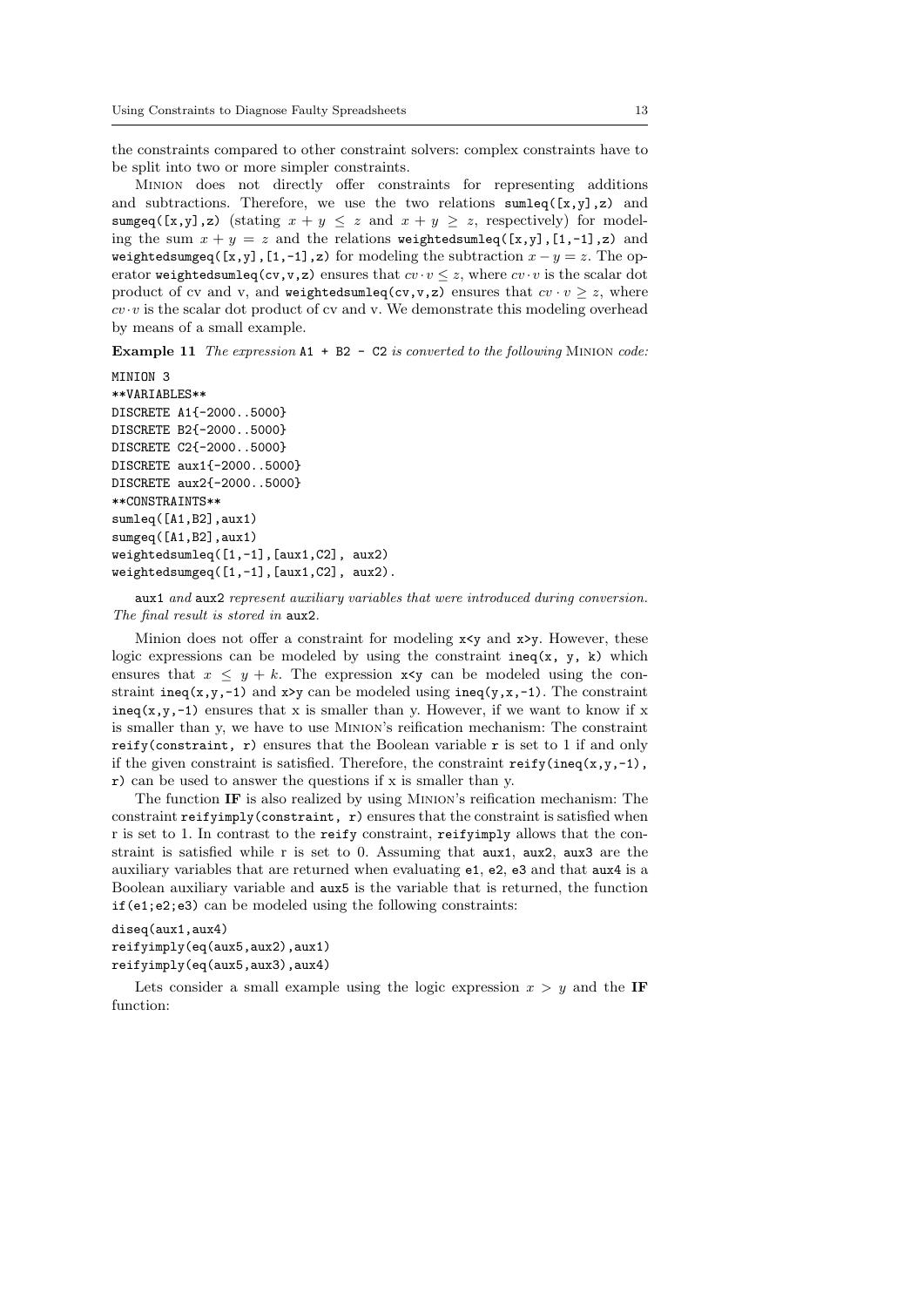Example 12 The expression IF(A1>A2;A1;A2) is converted to the following MINION code:

MINION 3 \*\*VARIABLES\*\* BOOL aux1 BOOL aux4 BOOL aux5 DISCRETE A1{-2000..5000} DISCRETE A2{-2000..5000} \*\*CONSTRAINTS\*\* diseq(aux1,aux4) reify(ineq(A2,A1,-1),aux1) reifyimply(eq(aux5,A1),aux1) reifyimply(eq(aux5,A2),aux4)

aux1, aux4, and aux5 are auxiliary variables introduced during the conversion. Algo $rithm$  CONVERTEXPRESSION (Algorithm 1) would return aux5 as variable.

The modeling of the 'health' status of a cell  $c \text{ (AB(c) } \vee \text{ con}_c)$  can be modeled using Minion's watched-or(C1,...,Cn) constraint: This constraint ensures that at least one of the constraints  $C1, \ldots, Cn$  is satisfied. Therefore,  $AB(c) \vee con_c$  can be modeled as watched-or( $eq(abc, 1)$ , con<sub>c</sub>). Having now discussed the basics of Minion, we could now show the complete Minion code for our running example.

Example 13 Algorithm ConBug (Algorithm 3) produces the following Minion code for our running example from Figure  $1(c)$ :

```
MINION 3
**VARIABLES**
DISCRETE B2 {-2000..5000}
...
DISCRETE D4 {-2000..5000}
BOOL ab<sup>[7]</sup>
**SEARCH**
VARORDER [ab]
PRINT ALL
**CONSTRAINTS**
watched-or({element(ab,0,1), sumleq(B2,D2)})
watched-or({element(ab,0,1), sumgeq(B2,D2)})
watched-or({element(ab,1,1), product(D2,E2,F2)})
watched-or({element(ab,2,1), sumleq([B3,C3],D3)})
watched-or({element(ab,2,1), sumgeq([B3,C3],D3)})
watched-or({element(ab,3,1), product(D3,E3,F3)})
watched-or({element(ab,4,1), sumleq([B2,B3],B4)})
watched-or({element(ab,4,1), sumgeq([B2,B3],B4)})
watched-or({element(ab,5,1), sumleq([C2,C3],C4)})
watched-or({element(ab,5,1), sumgeq([C2,C3],C4)})
watched-or({element(ab,6,1), sumleq([D2,D3],D4)})
watched-or({element(ab,6,1), sumgeq([D2,D3],D4)})
#TEST CASE
eq(B2,23)
eq(C2,31)
eq(B3,35)
eq(C3, 34)eq(E2,15)
eq(E3,17)
eq(F2,810)
```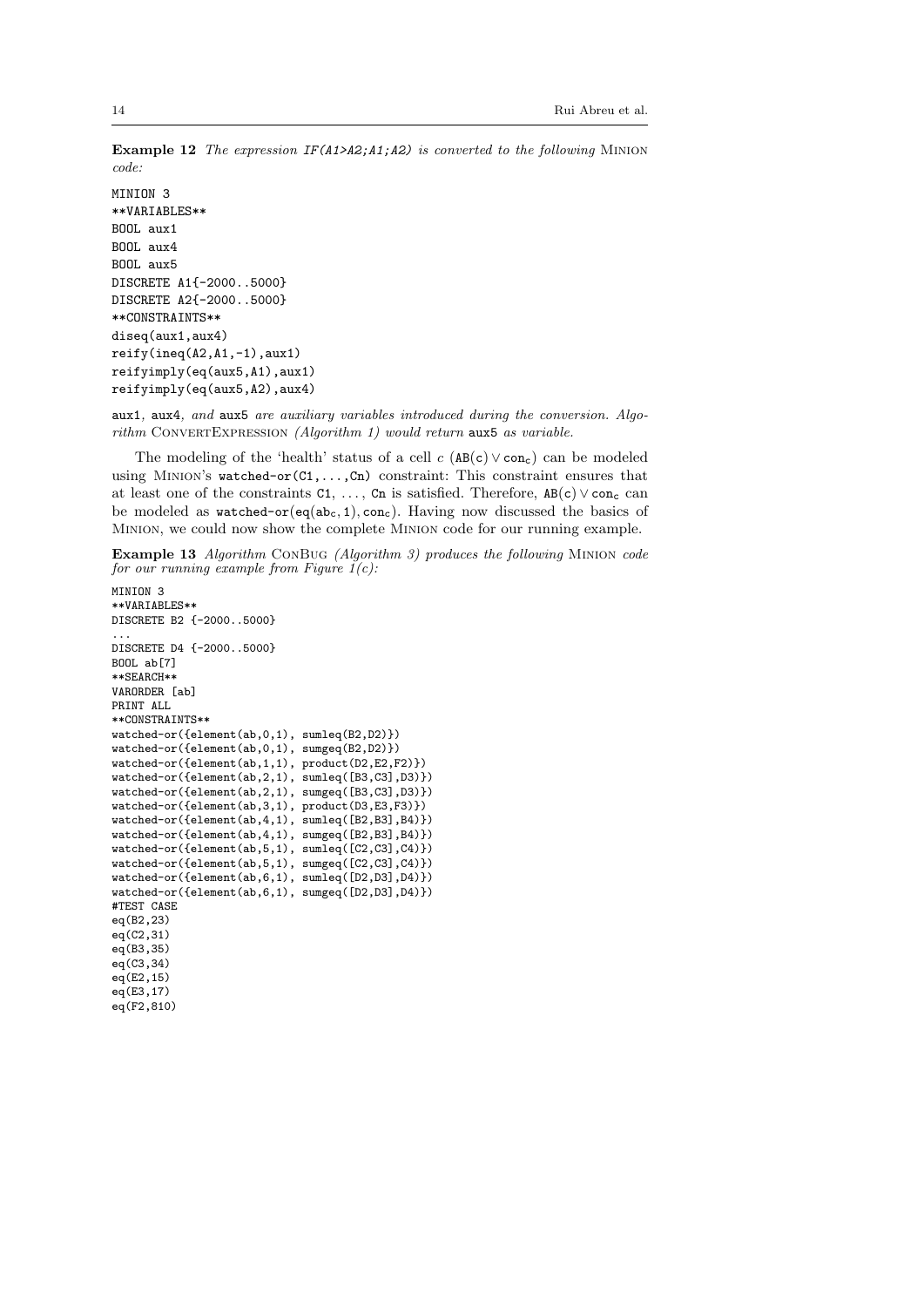eq(F3,1173) eq(B4,58)  $eq(C4, 65)$ eq(D4,123) #Solution size watchsumgeq(ab,1) watchsumleq(ab,1) \*\*EOF\*\*

The MINION code consists of three major parts:  $(1)$  the definition of the used variables and their domains ( $V_{\Pi}$  and D), (2) the constraints of the spreadsheet  $\Pi$  (CON $_{\Pi}$ ) and (3) the constraints of the test case  $T$  (CON<sub>TC</sub>). The term VARORDER [ab] is used (1) to influence the search order for performance reasons and (2) to avoid multiple reports of the same variable assignment of ab. In this example code, we are interested in diagnoses of size 1 (see watchsumgeq(ab, 1), watchsumleq(ab, 1)).

### 5.2 The spreadsheet corpus

For the empirical evaluation, we created a spreadsheet collection containing spreadsheets with integer values only, since the Minion constraint solver only supports Integer and Boolean variables. This Integer spreadsheet corpus is publicly available<sup>9</sup>. Our spreadsheet collection consists of both, artificially created spreadsheets, and real-life spreadsheets. We automatically created faulty versions for the spreadsheets by randomly modifying formulae. This process, also known as spreadsheet mutation, is known to yield representative faults [4]. We mutated formula cells randomly by

- replacing cell references with other references or constant values,
- replacing functions with constant values,
- changing the range of areas within functions, and
- changing arithmetic and relational operators.

In total, this corpus consists of 78 faulty spreadsheets. These spreadsheets are very different concerning their nature: while some have an economic background (e.g. a spreadsheet for computing the amortization time of an investment), others are used for mathematical computations (e.g. the Euclidean algorithm or the Calculation of the Fibonacci numbers), sport events (e.g. the computation of the winner of a championship), grading in schools or private issues (e.g. a calculator for the price of a new bedroom). On average, the spreadsheets contain 27.5 formulas. The smallest spreadsheet contains 7 formulas, while the largest spreadsheet contains 81 formulas. For each spreadsheet, the number of formula cells is indicated in the Tables 1 and 2. From these 78 spreadsheets, 28 spreadsheets contain only single faults, while 39 spreadsheets contain double and 11 spreadsheets triple faults (i.e. three cells have wrong formulas).

## 5.3 Results

The evaluation was performed on an Intel Core2 Duo processor (2.67 GHz) with 4 GB RAM and Windows 7 as operating system. We used the Minion version 0.15.

 $^9\,$ https://dl.dropbox.com/u/38372651/Spreadsheets/Integer\_Spreadsheets.zip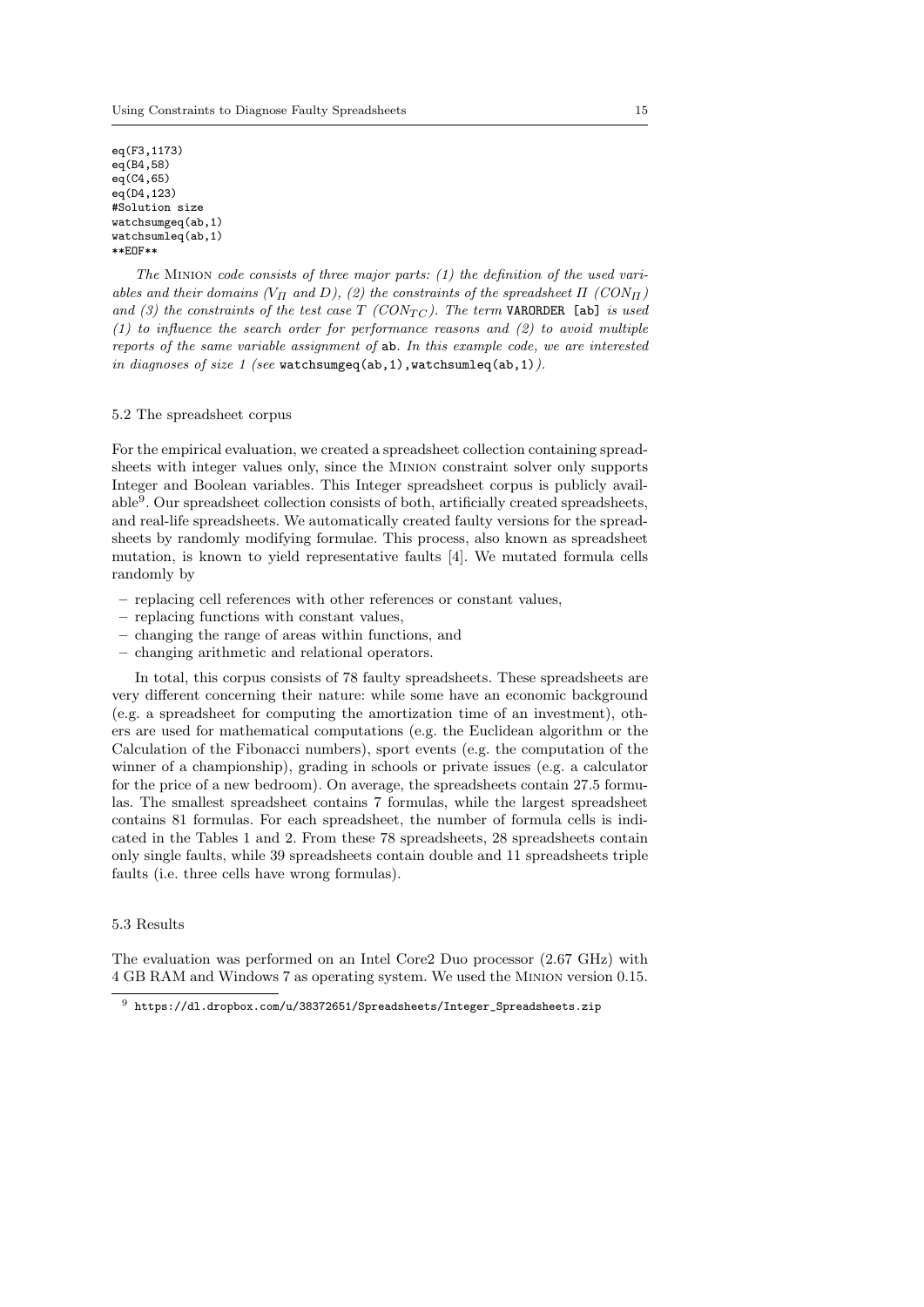The computation time is the average time over 100 runs. We only computed the diagnoses with lowest cardinality, i.e. we only computed double fault diagnoses when MINION did not report any single fault diagnoses.

We measured the diagnosis quality by means of the achieved reduction and the time required for computing the diagnoses. To reduce any potential noise of the underlying algorithms and/or environment, the computation time is the average of 100 runs. Tables 1 and 2 show the results. The column 'Formula cells' indicates the number of cells containing a formula. The column 'Cells in diagnoses' indicates the number of cells that are contained in any diagnosis. These numbers are used to compute the 'Reduction' quality:

$$
Reduction = \left(1 - \frac{Cells \ in \ diagnoses}{Formula \ cells}\right) \times 100\,\%.\tag{6}
$$

On average, ConBug reduces the number of formula cells that need to be manually inspected by 57.5 %. This result indicates that ConBug has the potential to aid users while debugging faulty spreadsheets. The reduction of the number of cells in the diagnostic report returned to the user is an improvement over other approaches, such as spectrum-based fault localization, because it recudes the amount of information (diagnosis candidates) shown to the user. The column 'Constraints' indicates the number of constraints contained in the CSP. An observation is that there is not exist a correlation between the number of formula cells and the number of constraints. Two reasons for this observation are:

- (1) A complex formula is translated into several constraints.
- (2) Not all formula cells are translated into constraints.

The column 'Computation time' indicates the time, in milliseconds, required to solve the CSP. On average, the computation of all diagnoses with the lowest cardinality requires 1.1 seconds. Further, we observe that the number of constraints is not a good predictor for the required solving time. For example, Minion requires more than 33 seconds to solve the CSP of the spreadsheet 'cake  $-3.1$ ' consisting of 53 constraints. In contrast, Minion requires less than one second to solve the CSP of the spreadsheet 'shopping\_bedroom1\_2\_3'. Hence, more than the number of constraints, what impacts the time is the topological and formulae complexity of the spreadsheets. The average computation time of 1.1 seconds makes ConBug applicable as a real-time approach.

Figure 2 illustrates the reduction quality with respect to the spreadsheets evaluated in the Tables 1 and 2. This histogram shows that only for 10 spreadsheets ConBug is not able to significantly reduce the number of cells that have to be manually investigated (reduction between  $0\%$  and  $10\%$ ). For 17 spreadsheets, the percentage of formula cells that have to be manually investigated could be reduced by more than 95 %. The good/poor performance is explained by the topology of the spreadsheets: spreadsheets that split complex formulae into several cells yield better results.

Table 3 and Figure 3 show a comparison of ConBug and spectrum-based fault localization (SFL) [24, 25] using the Ochiai coefficient. This comparison consists of two parts: First, we compare the average maximal effort that must spend. We define the maximal effort by the number of cells that have to be inspected at most in order to identify the faulty cell(s). We consider the average maximal effort in total and separately for single, double and triple faults. For all fault types, the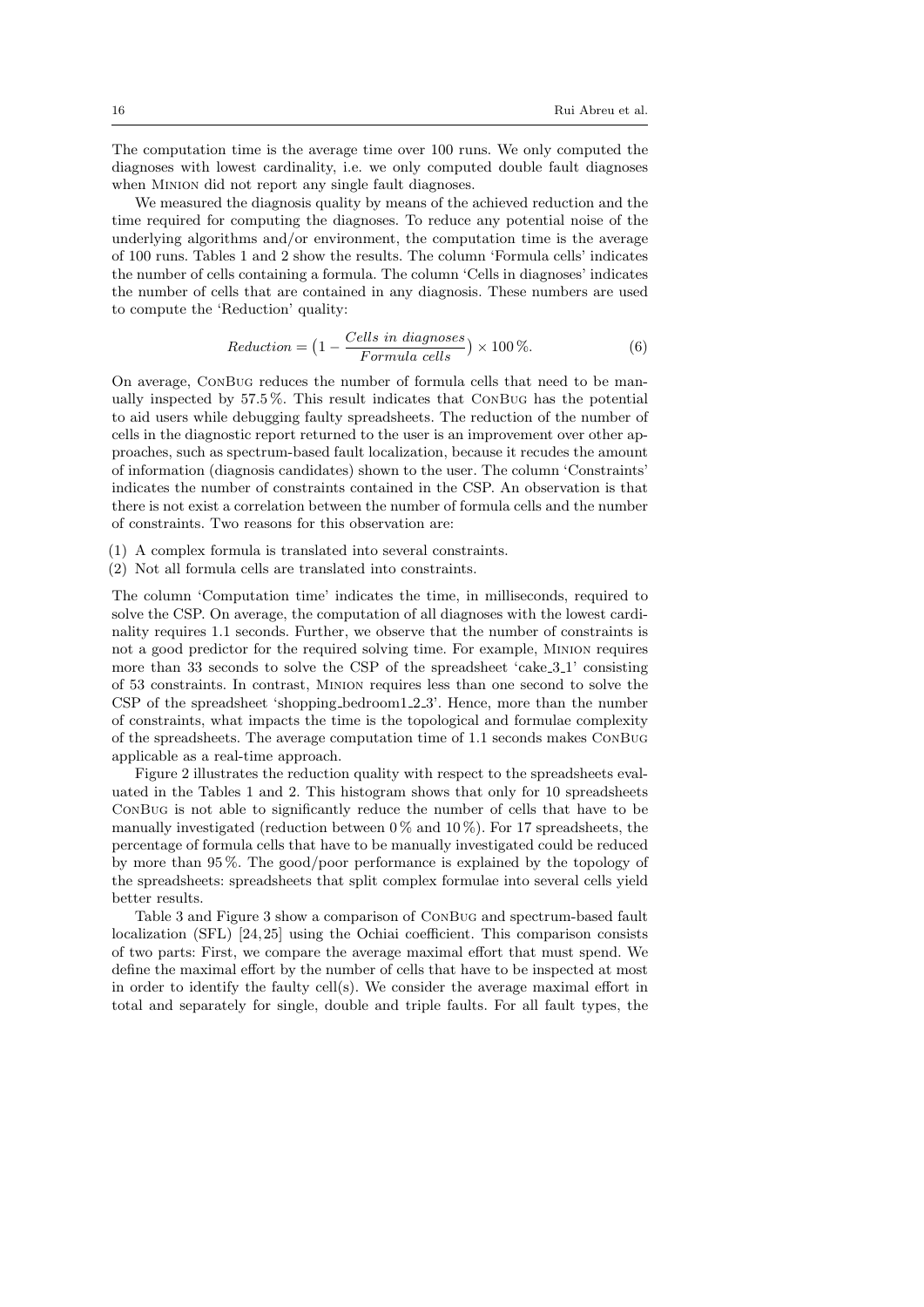| Spreadsheet                        | Formula<br>cells | Cells in<br>diagnoses | Reduction<br>$(\%)$ | Constraints | Time<br>(ms) |
|------------------------------------|------------------|-----------------------|---------------------|-------------|--------------|
| amortization_1_1                   | 16               | 15                    | 6.3                 | 16          | 62           |
| amortization <sub>-2-1</sub>       | 16               | 13                    | 18.8                | 16          | 52           |
| amortization_2_2                   | 16               | 13                    | 18.8                | 16          | 51           |
| amortization_2_3                   | 16               | 10                    | 37.5                | 16          | 66           |
| $area_{-2-1}$                      | 81               | 30                    | 63.0                | 17          | 1047         |
| $area_2_2$                         | 81               | 28                    | 65.4                | 22          | 947          |
| $area_2_3$                         | 81               | 59                    | 27.2                | 22          | 1033         |
| arithmetics00 <sub>-1-1</sub>      | 8                | $\overline{7}$        | 12.5                | 22          | 105          |
| arithmetics00 <sub>-1-3</sub>      | 8                | $\overline{5}$        | 37.5                | 23          | 87           |
| arithmetics00 <sub>-2-2</sub>      | 8                | 8                     | 0.0                 | 23          | 174          |
| arithmetics00 <sub>-2-3</sub>      | 8                | $\overline{4}$        | 50.0                | 28          | 110          |
| arithmetics00 <sub>-3-1</sub>      | 8                | 8                     | 0.0                 | 28          | 169          |
| arithmetics01 <sub>-1-1</sub>      | 11               | $\mathbf{1}$          | 90.9                | 28          | 9            |
| arithmetics01_1_2                  | 11               | $\overline{4}$        | 63.6                | 34          | 10           |
| arithmetics01_1_3                  | 11               | 11                    | 0.0                 | 34          | 586          |
| arithmetics02 <sub>-2-2</sub>      | 16               | $\overline{5}$        | 68.8                | 34          | 343          |
| arithmetics02_2_3                  | 16               | 14                    | 12.5                | 34          | 4001         |
| arithmetics02_3_1                  | 16               | 13                    | 18.8                | 34          | 1936         |
| austrian_league_1_1                | 32               | $\mathbf{1}$          | 96.9                | 34          | 196          |
| austrian_league_1_2                | 32               | $\mathbf{1}$          | 96.9                | 34          | 280          |
| austrian_league_2_1                | 32               | $\overline{7}$        | 78.1                | 34          | 734          |
| austrian_league_2_2                | 32               | $\mathbf{1}$          | 96.9                | 34          | 215          |
| austrian_league_2_3                | 32               | $\mathbf{1}$          | 96.9                | 34          | 162          |
| austrian_league_3_1                | 32               | 24                    | 25.0                | 36          | 1929         |
| birthdays_1_1                      | 39               | 9                     | 76.9                | 42          | 194          |
| birthdays_1_3                      | 39               | $\mathbf{1}$          | 97.4                | 43          | 81           |
| birthdays_3_1                      | 39               | $\overline{4}$        | 89.7                | 52          | 163          |
| $\operatorname{cache\_1\_1}$       | 69               | 44                    | 36.2                | 52          | 7350         |
| $\operatorname{cake}\nolimits 2.1$ | 69               | 43                    | 37.7                | 52          | 7315         |
| $\operatorname{cake}\nolimits_22$  | 69               | 20                    | 71.0                | 52          | 7011         |
| $\operatorname{cake\_2\_3}$        | 69               | 17                    | 75.4                | 53          | 6913         |
| $\operatorname{cake\_3\_1}$        | 69               | 35                    | 49.3                | 53          | 33123        |
| $computer_s$ hopping_1_1           | 36               | $\mathbf{1}$          | 97.2                | 53          | 138          |
| computer_shopping_1_2              | 36               | $\mathbf{1}$          | 97.2                | 68          | 138          |
| computer_shopping_2_1              | 36               | $\overline{2}$        | 94.4                | 68          | 261          |
| computer_shopping_2_2              | 36               | $\mathbf{1}$          | 97.2                | 68          | 140          |
| $computer_s$ hopping $2.3$         | 36               | 34                    | 5.6                 | 69          | 628          |
| $computer_s$ hopping_3_1           | 36               | $\mathbf 1$           | 97.2                | 69          | 142          |
| conditionals01 <sub>-1-1</sub>     | 11               | $\overline{2}$        | 81.8                | 69          | 24           |
| conditionals01 <sub>-1-2</sub>     | 11               | $\overline{7}$        | 36.4                | 69          | 32           |
| conditionals01_2_1                 | 11               | $\overline{4}$        | 63.6                | 87          | 29           |
| conditionals01_2_2                 | 11               | 5                     | 54.5                | 87          | 33           |
| conditionals01 <sub>-2-3</sub>     | 11               | $\overline{7}$        | 36.4                | 87          | 34           |
| conditionals02 <sub>-1-1</sub>     | $\overline{7}$   | 3                     | 57.1                | 101         | 50           |
| $conditions02_13$                  | $\overline{7}$   | 3                     | 57.1                | 101         | 79           |
| conditionals02 <sub>-2-1</sub>     | $\overline{7}$   | 3                     | 57.1                | 101         | 76           |
| conditionals02 <sub>-2-2</sub>     | $\overline{7}$   | 3                     | 57.1                | 101         | 77           |
| conditionals02 <sub>-2-3</sub>     | $\overline{7}$   | $\overline{4}$        | 42.9                | 102         | 71           |
| conditionals02_3_1                 | $\overline{7}$   | 3                     | 57.1                | 102         | 68           |
| dice_rolling_1_1                   | 21               | 6                     | 71.4                | 159         | 205          |
| $dice\_rolling_2_1$                | 21               | $\overline{7}$        | 66.7                | 159         | 231          |
| $dice\_rolling_2_2$                | 21               | $\,$ 6 $\,$           | 71.4                | 159         | 232          |
| $dice\_rolling_2_3$                | 21               | 6                     | 71.4                | 159         | 205          |
| dice_rolling_3_1                   | 21               | $\overline{7}$        | 66.7                | 160         | 231          |
|                                    |                  |                       |                     |             |              |

Table 1 Results of the empirical evaluation - Part 1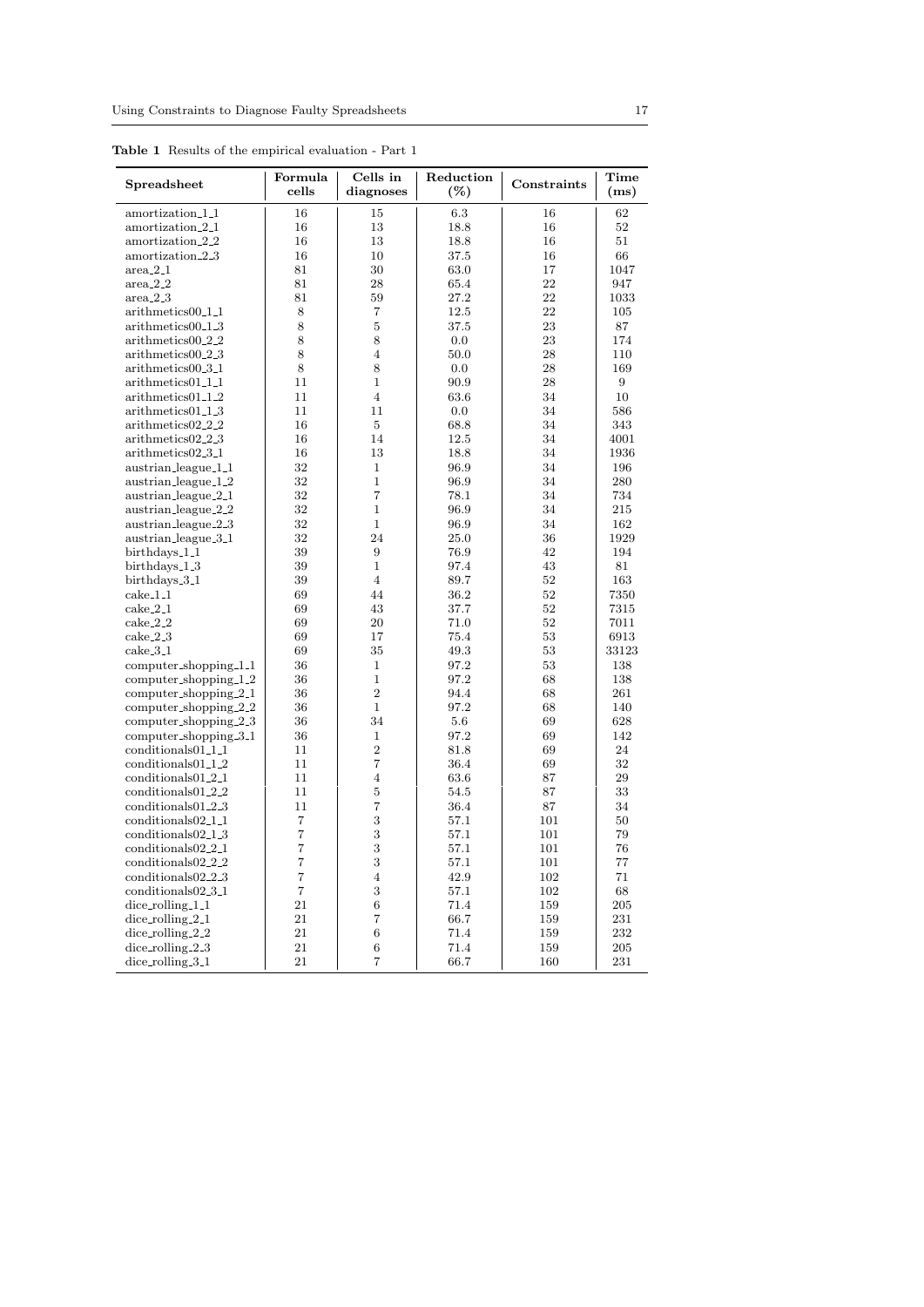| Spreadsheet              | Formula<br>cells | Cells in<br>diagnoses | Reduction<br>$(\%)$ | Constraints | Time<br>(ms) |
|--------------------------|------------------|-----------------------|---------------------|-------------|--------------|
| matrix <sub>-1-1</sub>   | 13               | 6                     | 53.8                | 160         | 37           |
| $matrix_1_2$             | 13               | $\overline{7}$        | 46.2                | 160         | 35           |
| $matrix_2$ -1            | 13               | $\mathbf{1}$          | 92.3                | 161         | 31           |
| $matrix_2_2$             | 13               | $\mathbf{1}$          | 92.3                | 188         | 31           |
| $matrix_2.3$             | 13               | 6                     | 53.8                | 190         | 31           |
| matrix <sub>-3-1</sub>   | 13               | $\mathbf{1}$          | 92.3                | 195         | 32           |
| prom_calculator_1_1      | 14               | 13                    | 7.1                 | 195         | 23           |
| prom_calculator_2_1      | 14               | 13                    | 7.1                 | 195         | 88           |
| prom_calculator_2_2      | 14               | 13                    | 7.1                 | 195         | 18           |
| prom_calculator_2_3      | 14               | 13                    | 7.1                 | 195         | 16           |
| prom_calculator_3_1      | 14               | 10                    | 28.6                | 196         | 21           |
| shares_1_1               | 39               | 1                     | 97.4                | 207         | 455          |
| shares $-1-2$            | 39               | $\mathbf{1}$          | 97.4                | 207         | 388          |
| shares $1.3$             | 39               | $\mathbf{1}$          | 97.4                | 207         | 402          |
| shares $1.4$             | 39               | $\mathbf{1}$          | 97.4                | 207         | 328          |
| $shares_1_5$             | 39               | $\mathbf 1$           | 97.4                | 209         | 387          |
| shares $2.2$             | 39               | $\overline{2}$        | 94.9                | 210         | 1190         |
| shares $2.3$             | 39               | 18                    | 53.8                | 210         | 2456         |
| shopping_bedroom1_1_2    | 32               | 15                    | 53.1                | 211         | 154          |
| shopping_bedroom $1.2.1$ | 32               | 15                    | 53.1                | 267         | 163          |
| shopping_bedroom1_2_2    | 32               | 15                    | 53.1                | 268         | 99           |
| shopping_bedroom $1.2.3$ | 32               | 16                    | 50.0                | 302         | 93           |
| shopping_bedroom $1.3.1$ | 32               | 31                    | 3.1                 | 302         | 803          |
| shopping_bedroom $2_12$  | 64               | 1                     | 98.4                | 302         | 246          |
| Average                  | 27.5             | 9.9                   | 57.5                | 107.6       | 1,116.7      |
| Median                   | 21.0             | 6.0                   | 57.1                | 69.0        | 158.0        |
| Stdev                    | 19.9             | 11.4                  | 31.9                | 82.6        | 4,016.3      |

Table 2 Results of the empirical evaluation - Part 2



Fig. 2 Reduction histogram for the faults spreadsheets from Tables 1 and 2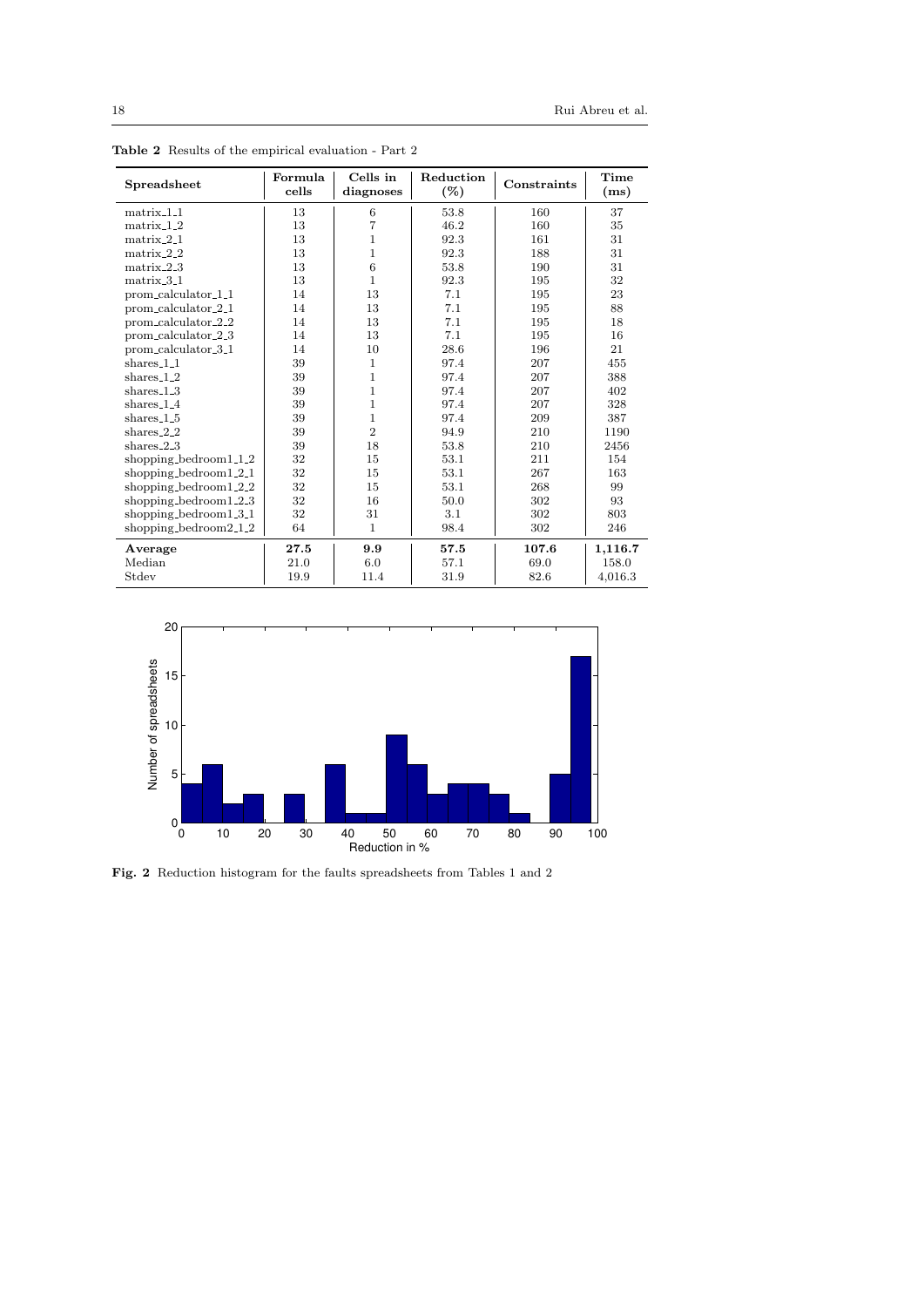effort is smaller when using ConBug. On average over all spreadsheets, the faulty cell(s) can be found when investigating 9.9 cells at most when using ConBug and 13.5 cells when using SFL. Second, we investigate how often ConBug is better than SFL and vice versa. ConBug yields better results for 30 spreadsheets, as shown in the dots below the identity line in Figure 3, while SFL yields better results for 12 spreadsheets. For 36 spreadsheets, ConBug and SFL yield results of the same size, and are shown in Figure 3 on top of the identity line.

Table 3 Comparison of ConBug and SFL with respect to (1) the average maximal effort until a fault is localized and (2) how often one approach is better than the other.

| Fault type      |             | Average effort $\vert$ | Number of better rankings |        |                |  |
|-----------------|-------------|------------------------|---------------------------|--------|----------------|--|
|                 | ${\bf SFL}$ | ConBug                 | ${\bf SFL}$               | ConBug | equal          |  |
| Single          | 7.6         | 6.0                    |                           |        | 18             |  |
| Double          | 18.4        | 12.0                   | 6                         | 17     | 16             |  |
| Triple          | 13.5        | 12.5                   |                           | 5      | $\overline{2}$ |  |
| Average / Total | 13.8        | 9.9                    | 12                        | 30     | 36             |  |



Fig. 3 ConBug vs. SFL's Effort

There exist two other approaches that deal with debugging of spreadsheets: GoalDebug [2] and the work of Jannach and Engler [26]. Unfortunately, it is not possible to compare ConBug with these approaches for the following reasons: (1) Neither the tool GoalDebug nor the spreadsheets used to evaluate GoalDebug are available [5]. (2) The approach of Jannach and Engler requires more information about the spreadsheets, as in contrast to our work, they rely on more test cases. For comparing their work with ConBug, one would have to create more test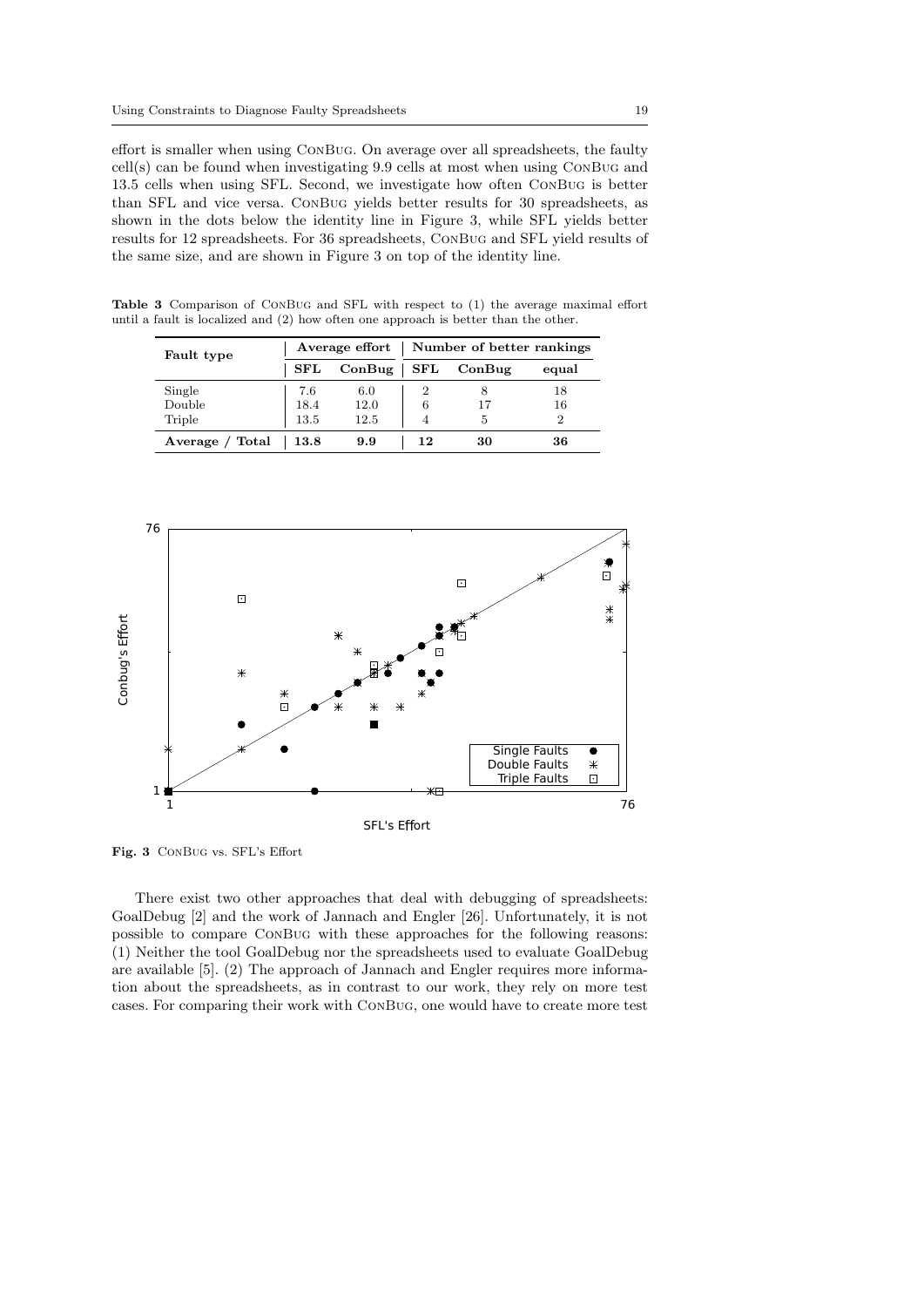cases. As the performance of their approach highly depends on the quality of the test cases and there is no spreadsheet corpus available that contains more than one test case, we refrain from comparing to them. Despite the fact that there are techniques to automatically generate test cases for spreadsheets, e.g., [17], we argue that end-users may not have more data than the one inserted into the spreadsheet. This scenario hinders the practical applicability of the approach, when compared to the one proposed in this paper.

## 5.4 Threats to Validity

A threat to external validity is that the underlying constraint solver poses a typerelated limitation: the prototype only accepts spreadsheets containing integers. Real-world spreadsheets contain other data types such as real-valued or float data types. Therefore, it is possible that the results for a different set of spreadsheets with different characteristics may produce different results. However, this is a technological limitation of the used solver (we considered it because the authors were familiar with it), but it could be replaced by other solvers to handle other data types.

The construct validity threat is that the performance of ConBug was evaluated using a metric that measures diagnostic effort in terms of the number of cells that one needs to inspect (i.e., that have been indicted by ConBug). This metric assumes that only those cells are inspected. In practice, that may not be the case as other cells might be inspected because they are related to indicted cells.

The internal validity threat is that eventual faults in the implementation of ConBug or in the underlying constraint solver MINION may invalidate the results. To mitigate this threat, we have not only thoroughly tested our scripts but also manually checked a large set of results.

### 6 Related Work

The work presented in this paper is based on model-based diagnosis [34], namely its application to (semi-)automatic debugging (e.g., [10]). In contrast to previous work, the work presented in this paper does not use logic-based models of programs but, instead, a constraint representation and a general constraint solver. A similar approach to the one of this paper has been presented in [43] to aid debuggers in pinpointing software failures.

Jannach and Engler [26] also presented a model-based approach for the debugging of spreadsheets. Their approach which is part of the Exquiste framework is based on an extended hitting-set algorithm and user-specified or historical test cases and assertions, to calculate possible error causes in spreadsheets. While the general idea of their approach is similar to ConBug, the technical realization is slightly different: (1) While Jannanch and Engler use a Hitting-Set Algorithm [34], we encode the reasoning about the correctness of individual formulas directly into the constraint representation. Studies [29] have shown that the latter approach yields performance gains. (2) We rely on a single test case while Jannach and Engler require several test cases for their approach.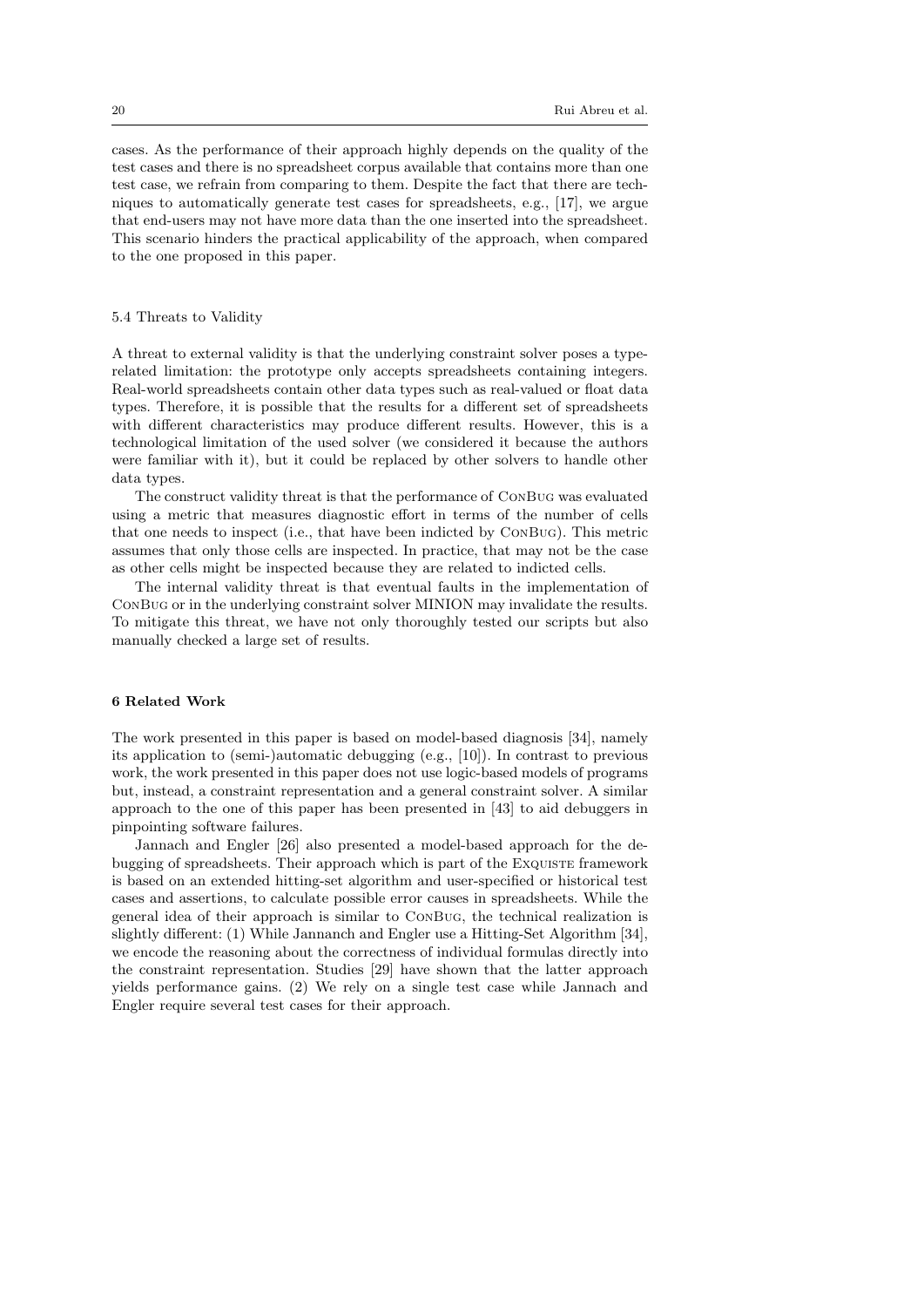GoalDebug [2] is a spreadsheet debugger for end users. Whenever the computed output of a cell is incorrect, the user can supply an expected value for a cell, which is employed by the system to generate a list of change suggestions for formulae that, when applied, would result in the user-specified output. In [2], a thorough evaluation of the tool is stated. GoalDebug employs a distinct constraint-based approach from the one presented in this paper. Unlike ConBug, GoalDebug relies upon a set of possible, pre-defined change (repair) inference rules. The fault localization approach is done by mutating the spreadsheet using the set of rules and ascertain that the user expectations are met. Unless the set of changes is general enough, GoalDebug does not generalize as much as ConBug. ConBug, is more general in the sense that it delegates the constraint satisfaction problem to a general purpose, off-the-shelf constraint solver. Moreover, relying on the pre-defined set of repairs, it suggests a list of changes to fix the spreadsheet (which is not currently supported by ConBug).

Another line of research in the spreadsheet domain focuses on trace-based fault localization. Reichwein et al. [33, 37] adapted the concept of program slicing to spreadsheets. In their approach, they rely on user-specified information about correct and incorrect cell values. Cells that contribute to erroneous cell values are more likely to be faulty then cells contributing to correct cell values. A similar technique was proposed by Ayalew and Mittermeir [12]. Their data-flow driven approach prioritizes cells based on the number of incorrect successor cells and predecessor cells. While the previously mentioned techniques rely on the principles of spectrum-based fault localization, Hofer et al. [24,25] were the first who explicitly adapted the concepts of spectrum-based fault localization from the software to the spreadsheet domain.

Spreadsheet testing is closely related to debugging. In the WYSIWYT system users can indicate incorrect output values by placing a faulty token in the cell. Similarly, they can indicate that the value in a cell is correct by placing a correct token [35]. When a user indicates one or more program failures during this testing process, fault localization techniques [36] direct the user's attention to the possible faulty cells. Similar to our approach, WYSIWYT provides no help with regard to how to change erroneous formulae. In contrast to ConBug, WYSIWYT also collects user input about correct cell values and employs this information in the fault localization analysis.

There are several spreadsheet analysis tools that try to reason about the units of cells to find inconsistencies in formulae, e.g., [1, 11]. The tools differ in the rules they employ and in the degree to which they require users to provide additional input. Most of these approaches require the user the annotate the spreadsheet cells with additional information, except the UCheck system [3], which can perform unit analysis automatically by exploiting techniques for automated header inference [1]. However, none of these approaches provide any further help to the user to correct the errors once they are detected. Other approaches aimed at minimizing the occurrence of errors in spreadsheets include code inspection [31] and adoption of better spreadsheet design practices [16]. However, none of these approaches focus on debugging of spreadsheets.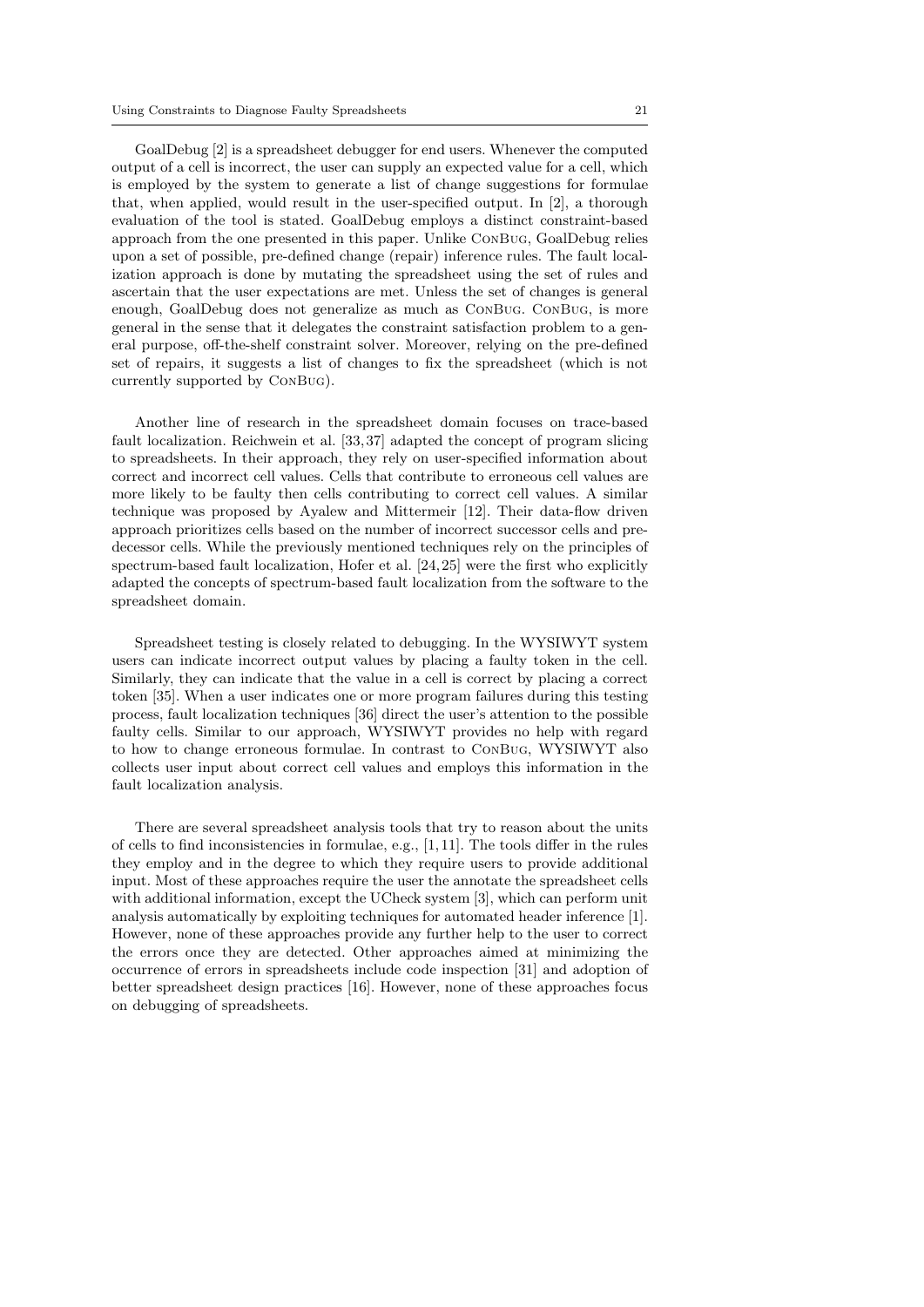## 7 Conclusions and Future Work

In this paper, we propose ConBug, a constraint-based approach for automatically debugging spreadsheets. The approach takes as input a spreadsheet and the set of user expectations (specifying the input and output cells and their expected values), and produces as output a set of diagnosis candidates. Diagnosis candidates are explanations for the misbehavior in user expectations. Our empirical investigation shows that ConBug is light-weight and efficient.

This line of research raises a number of research questions that require further investigation. First and foremost, our intention is to release the approach in a plug-in for spreadsheet applications. As such, and keeping in mind that the target audience are end-users, we plan the devise a natural, intuitive way to visually display the diagnostic information. Second, we plan to combine this work with mutation of spreadsheets [4] to be able to give advice to users on how to fix the buggy spreadsheet. Third, we plan to study the applicability and efficiency of other, more light-weight techniques to debug spreadsheets. In particular, we will study the complexity-efficiency trade-off using spectrum-based reasoning for fault localization [10], which is amongst the best approaches for software fault localization. Fourth, currently our approach is limited to the integer domain, we plan to extend our approach to be able to handle, e.g., strings and floats.

### Acknowledgment

This work was supported by the Foundation for Science and Technology (FCT), of the Portuguese Ministry of Science, Technology, and Higher Education (MCTES), under Project PTDC/EIA-CCO/108613/2008, and the competence network Softnet Austria II (www.softnet.at, COMET K-Projekt) funded by the Austrian Federal Ministry of Economy, Family and Youth (bmwfj), the province of Styria, the Steirische Wirtschaftsförderungsgesellschaft mbH. (SFG), and the city of Vienna in terms of the center for innovation and technology (ZIT).

#### References

- 1. Abraham, R., Erwig, M.: Header and unit inference for spreadsheets through spatial analyses. In: Proceedings of the 2004 IEEE Symposium on Visual Languages - Human Centric Computing, VLHCC '04, pp. 165–172. IEEE Computer Society, Washington, DC, USA (2004). DOI 10.1109/VLHCC.2004.29. URL http://dx.doi.org/10.1109/VLHCC.2004.29
- 2. Abraham, R., Erwig, M.: Goaldebug: A spreadsheet debugger for end users. In: Proceedings of the 29th international conference on Software Engineering, ICSE '07, pp. 251–260. IEEE Computer Society, Washington, DC, USA (2007). DOI 10.1109/ICSE.2007.39. URL http://dx.doi.org/10.1109/ICSE.2007.39
- 3. Abraham, R., Erwig, M.: Ucheck: A spreadsheet type checker for end users. Journal of Visual Languages and Computing 18, 71–95 (2007). DOI 10.1016/j.jvlc.2006.06.001
- 4. Abraham, R., Erwig, M.: Mutation operators for spreadsheets. IEEE Transactions on Software Engineering 35(1), 94–108 (2009). DOI http://doi.ieeecomputersociety.org/10. 1109/TSE.2008.73
- 5. Abraham, R., Erwig, M.: Personal communication (2013)
- 6. Abreu, R., Mayer, W., Stumptner, M., van Gemund, A.J.C.: Refining spectrum-based fault localization rankings. In: Proceedings of the 2009 ACM symposium on Applied Computing, SAC '09, pp. 409–414. ACM, New York, NY, USA (2009). DOI 10.1145/1529282.1529374. URL http://doi.acm.org/10.1145/1529282.1529374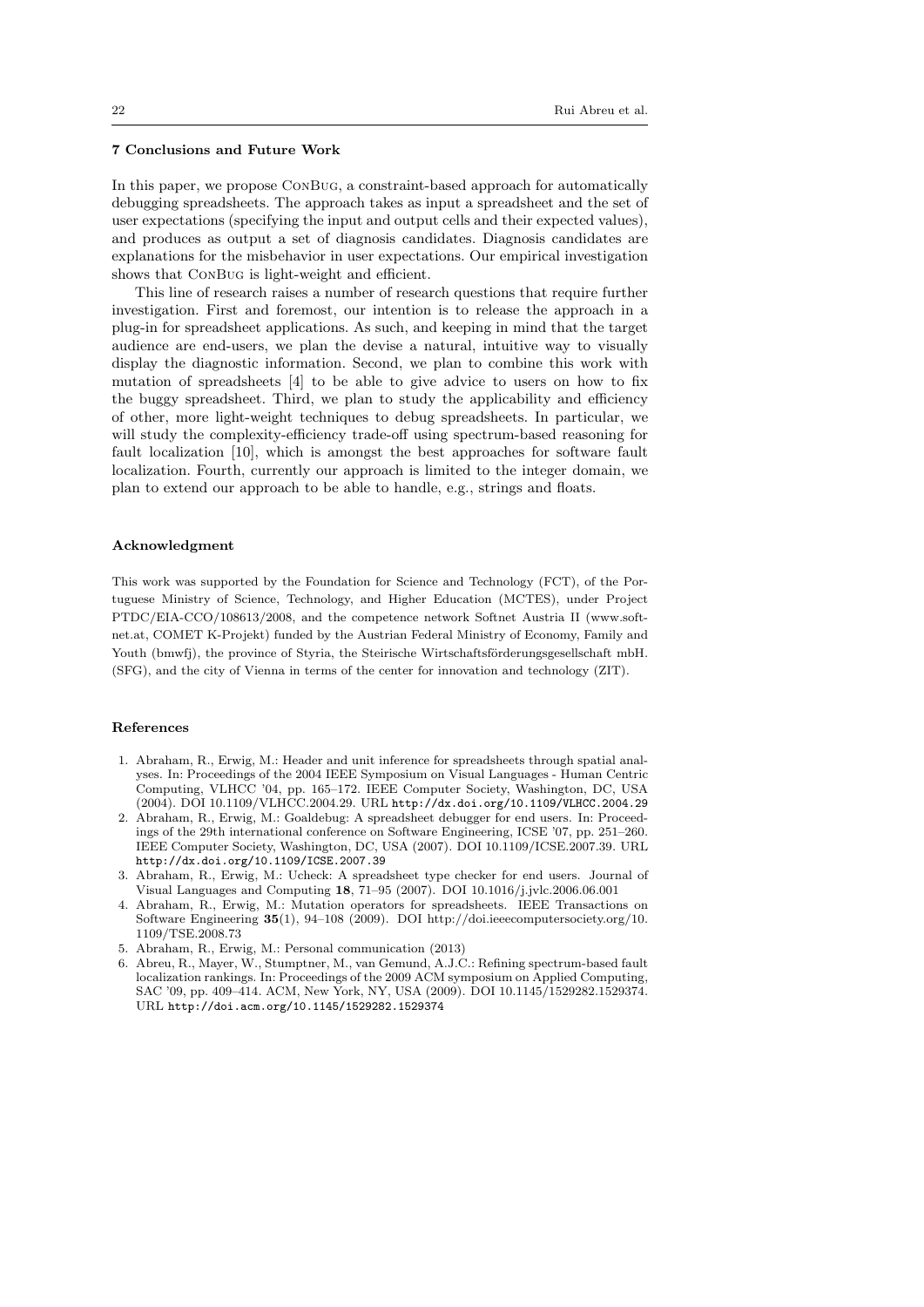- 7. Abreu, R., Riboira, A., Wotawa, F.: Constraint-based debugging of spreadsheets. In: Ibero-American Conference on Software Engineering (CibSE'12), pp. 1 – 14 (2012)
- 8. Abreu, R., Riboira, A., Wotawa, F.: Debugging of spreadsheets: A CSP-based approach. In: Third IEEE International Workshop on Program Debugging (2012)
- 9. Abreu, R., Zoeteweij, P., van Gemund, A.J.C.: On the accuracy of spectrum-based fault localization. In: Proceedings of the Testing: Academic and Industrial Conference Practice and Research Techniques - MUTATION, TAICPART-MUTATION '07, pp. 89–98. IEEE Computer Society, Washington, DC, USA (2007). URL http://dl.acm.org/citation. cfm?id=1308173.1308264
- 10. Abreu, R., Zoeteweij, P., Gemund, A.J.C.v.: Spectrum-based multiple fault localization. In: Proceedings of the 2009 IEEE/ACM International Conference on Automated Software Engineering, ASE '09, pp. 88–99. IEEE Computer Society, Washington, DC, USA (2009). DOI 10.1109/ASE.2009.25. URL http://dx.doi.org/10.1109/ASE.2009.25
- 11. Ahmad, Y., Antoniu, T., Goldwater, S., Krishnamurthi, S.: A type system for statically detecting spreadsheet errors. In: 18th IEEE International Conference on Automated Software Engineering (ASE 2003), 6-10 October 2003, Montreal, Canada, pp. 174–183. IEEE Computer Society (2003). DOI http://csdl.computer.org/comp/proceedings/ase/2003/ 2035/00/20350174abs.htm
- 12. Ayalew, Y., Mittermeir, R.: Spreadsheet debugging. Bilding Better Business Spreadsheets from the ad-hoc to the quality-engineered. Proceedings of EuSpRIG 2003, Dublin, Ireland, July 24th-25th 2003 pp. 67–79 (2003)
- 13. Ceballos, R., Gasca, R.M., Borrego, D.: Constraint satisfaction techniques for diagnosing errors in design by contract software. SIGSOFT Softw. Eng. Notes 31(2) (2005). DOI 10.1145/1108768.1123070. URL http://doi.acm.org/10.1145/1108768.1123070
- 14. Chadwick, D., Knight, B., Rajalingham, K.: Quality control in spreadsheets: A visual approach using color codings to reduce errors in formulae. Software Quality Control 9(2), 133–143 (2001). DOI 10.1023/A:1016631003750. URL http://dx.doi.org/10.1023/A: 1016631003750
- 15. Collavizza, H., Rueher, M.: Exploring different constraint-based modelings for program verification. In: Proceedings of the 13th international conference on Principles and practice of constraint programming, CP'07, pp. 49–63. Springer-Verlag, Berlin, Heidelberg (2007). URL http://dl.acm.org/citation.cfm?id=1771668.1771676
- 16. Cunha, J., Erwig, M., Saraiva, J.: Automatically inferring classsheet models from spreadsheets. In: Proceedings of the 2010 IEEE Symposium on Visual Languages and Human-Centric Computing, VLHCC '10, pp. 93–100. IEEE Computer Society, Washington, DC, USA (2010). DOI 10.1109/VLHCC.2010.22. URL http://dx.doi.org/10.1109/VLHCC. 2010.22
- 17. Fisher, M., Cao, M., Rothermel, G., Cook, C.R., Burnett, M.M.: Automated test case generation for spreadsheets. In: Software Engineering, 2002. ICSE 2002. Proceedings of the 24rd International Conference on, pp. 141–151. IEEE (2002)
- 18. Fisher, M., Rothermel, G.: The EUSES Spreadsheet Corpus: A shared resource for supporting experimentation with spreadsheet dependability mechanisms. SIGSOFT Softw. Eng. Notes 30(4), 1–5 (2005)
- 19. Gent, I.P., Jefferson, C., Miguel, I.: Minion: A fast, scalable, constraint solver. In: Proceedings of the 2006 conference on ECAI 2006: 17th European Conference on Artificial Intelligence August 29 – September 1, 2006, Riva del Garda, Italy, pp. 98– 102. IOS Press, Amsterdam, The Netherlands, The Netherlands (2006). URL http: //dl.acm.org/citation.cfm?id=1567016.1567043
- 20. Gotlieb, A., Botella, B., Rueher, M.: Automatic test data generation using constraint solving techniques. In: Proceedings of the 1998 ACM SIGSOFT international symposium on Software testing and analysis, ISSTA '98, pp. 53–62. ACM, New York, NY, USA (1998). DOI 10.1145/271771.271790. URL http://doi.acm.org/10.1145/271771.271790
- 21. Gotlieb, A., Botella, B., Rueher, M.: A clp framework for computing structural test data. In: Proceedings of the First International Conference on Computational Logic, CL '00, pp. 399–413. Springer-Verlag, London, UK, UK (2000). URL http://dl.acm.org/citation. cfm?id=647482.728291
- 22. Hermans, F., Pinzger, M., van Deursen, A.: Supporting professional spreadsheet users by generating leveled dataflow diagrams. In: Proceeding of the 33rd international conference on Software engineering, pp. 451–460. ACM (2011)
- 23. Hermans, F., Sedee, B., Pinzger, M., van Deursen, A., Cheng, B., Pohl, K.: Data clone detection and visualization in spreadsheets. In: Proceedings of the International Conference on Software Engineering (ICSE). ACM, IEEE Computer Society (2013)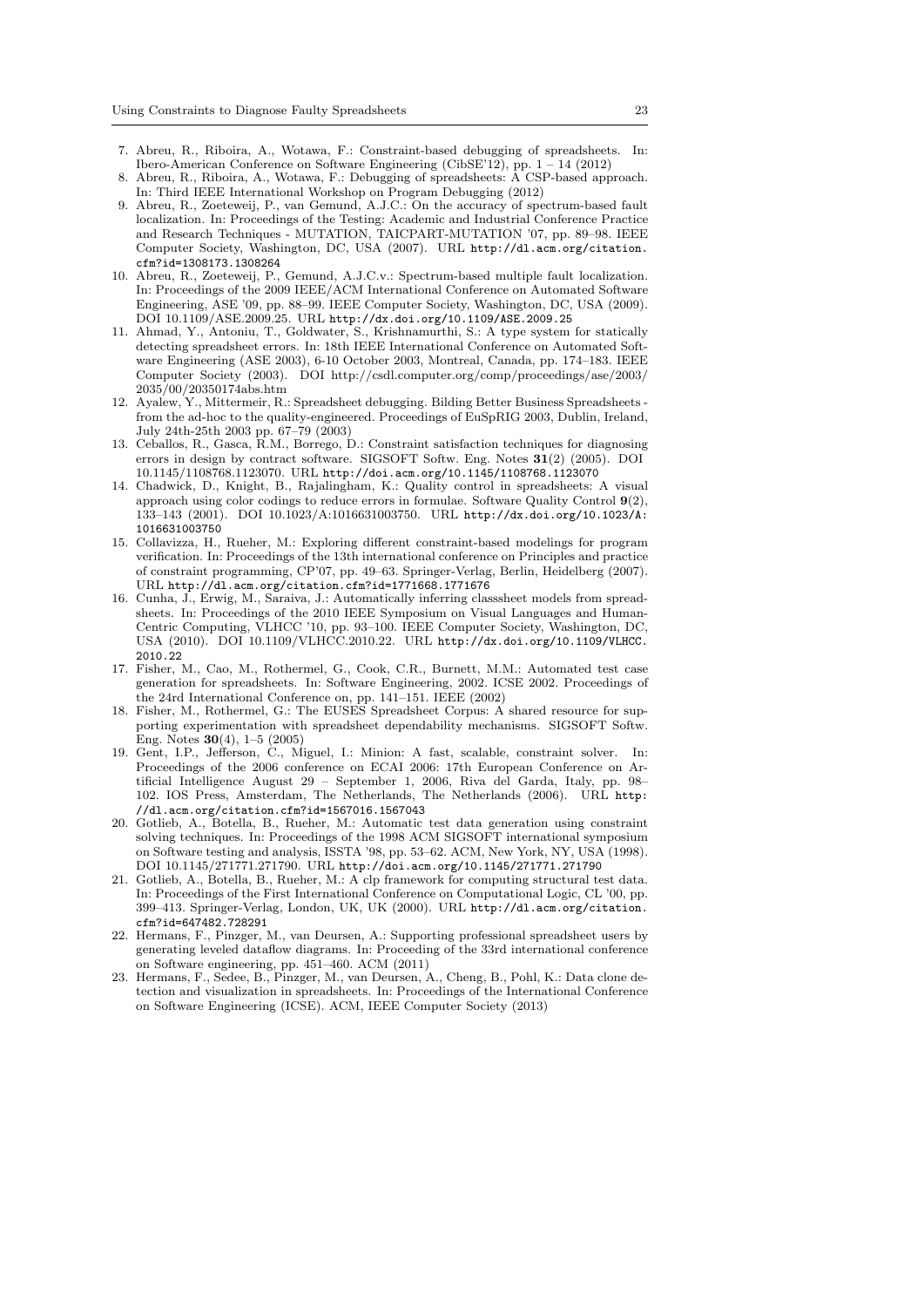- 24. Hofer, B., Perez, A., Abreu, R., Wotawa, F.: On the empirical evaluation of similarity coefficients for spreadsheets fault localization. Automated Software Engineering pp. 1–28 (2014)
- 25. Hofer, B., Riboira, A., Wotawa, F., Abreu, R., Getzner, E.: On the empirical evaluation of fault localization techniques for spreadsheets. In: V. Cortellessa, D. Varró (eds.) Fundamental Approaches to Software Engineering - 16th International Conference, FASE 2013, Held as Part of the European Joint Conferences on Theory and Practice of Software, ETAPS 2013., Lecture Notes in Computer Science, vol. 7793, pp. 68–82. Springer (2013)
- 26. Jannach, D., Engler, U.: Toward model-based debugging of spreadsheet programs. In: Proceedings of the 9th Joint Conference on Knowledge-Based Software Engineering, JCKBSE'10, pp. 252–264. Kaunas, Lithuania (2010)
- 27. Ko, A.J., Abraham, R., Beckwith, L., Blackwell, A., Burnett, M., Erwig, M., Scaffidi, C., Lawrance, J., Lieberman, H., Myers, B., Rosson, M.B., Rothermel, G., Shaw, M., Wiedenbeck, S.: The state of the art in end-user software engineering. ACM Comput. Surv. 43(3), 21:1–21:44 (2011). DOI 10.1145/1922649.1922658. URL http://doi.acm. org/10.1145/1922649.1922658
- 28. Mayer, W.: Static and hybrid analysis in model-based debugging. Ph.D. thesis, School of Computer and Information Science, University of South Australia (2007)
- 29. Nica, I., Pill, I., Quaritsch, T., Wotawa, F.: The route to success a performance comparison of diagnosis algorithms. In: F. Rossi (ed.) IJCAI. IJCAI/AAAI (2013)
- 30. Nica, M., Nica, S., Wotawa, F.: On the use of mutations and testing for debugging. Software : Practice & Experience (2012)
- 31. Panko, R.R.: Applying code inspection to spreadsheet testing. Journal of Management Information Systems 16, 159–176 (1999)
- 32. Peischl, B., Wotawa, F.: Automated source-level error localization in hardware designs. IEEE Design Test of Computers 23, 8–19 (2006). DOI 10.1109/MDT.2006.5
- 33. Reichwein, J., Rothermel, G., Burnett, M.: Slicing Spreadsheets: An Integrated Methodology for Spreadsheet Testing and Debugging. In: Proceedings of the 2nd Conference on Domain-Specific Languages (DSL 1999), pp. 25–38. Austin, Texas (1999)
- 34. Reiter, R.: A theory of diagnosis from first principles. Artificial Intelligence 32(1), 57–95 (1987)
- 35. Rothermel, K.J., Cook, C.R., Burnett, M.M., Schonfeld, J., Green, T.R.G., Rothermel, G.: WYSIWYT testing in the spreadsheet paradigm: an empirical evaluation. In: Proceedings of the 22nd international conference on Software engineering, ICSE '00, pp. 230–239. ACM, New York, NY, USA (2000). DOI 10.1145/337180.337206. URL http://doi.acm.org/10. 1145/337180.337206
- 36. Ruthruff, J., Creswick, E., Burnett, M., Cook, C., Prabhakararao, S., Fisher II, M., Main, M.: End-user software visualizations for fault localization. In: Proceedings of the 2003 ACM symposium on Software visualization, SoftVis '03, pp. 123–132. ACM, New York, NY, USA (2003). DOI 10.1145/774833.774851. URL http://doi.acm.org/10.1145/ 774833.774851
- 37. Ruthruff, J.R., Prabhakararao, S., Reichwein, J., Cook, C., Creswick, E., Burnett, M.: Interactive, Visual Fault Localization Support for End-User Programmers. Journal of Visual Languages & Computing  $16(1-2)$ , 3-40 (2005)
- 38. Tukiainen, M.: Uncovering effects of programming paradigms: Errors in two spreadsheet systems. In: Proc. PPIG'00, pp. 247–266 (2000)
- 39. Weimer, W., Nguyen, T., Le Goues, C., Forrest, S.: Automatically finding patches using genetic programming. In: Proceedings of the 31st International Conference on Software Engineering, ICSE '09, pp. 364–374. IEEE Computer Society, Washington, DC, USA (2009). DOI 10.1109/ICSE.2009.5070536. URL http://dx.doi.org/10.1109/ICSE.2009.5070536
- 40. Woods, S., Yang, Q.: Program understanding as constraint satisfaction: Representation and reasoning techniques. Automated Software Engg. 5(2), 147–181 (1998). DOI 10. 1023/A:1008655230736. URL http://dx.doi.org/10.1023/A:1008655230736
- 41. Wotawa, F., Nica, M.: On the compilation of programs into their equivalent constraint representation. Informatica Journal 32, 359–371 (2008)
- 42. Wotawa, F., Nica, M., Moraru, I.D.: Automated debugging based on a constraint model of the program and a test case. The journal of logic and algebraic programming  $81(4)$ (2012)
- 43. Wotawa, F., Weber, J., Nica, M., Ceballos, R.: On the complexity of program debugging using constraints for modeling the program's syntax and semantics. In: Proceedings of the Current topics in artificial intelligence, and 13th conference on Spanish association for